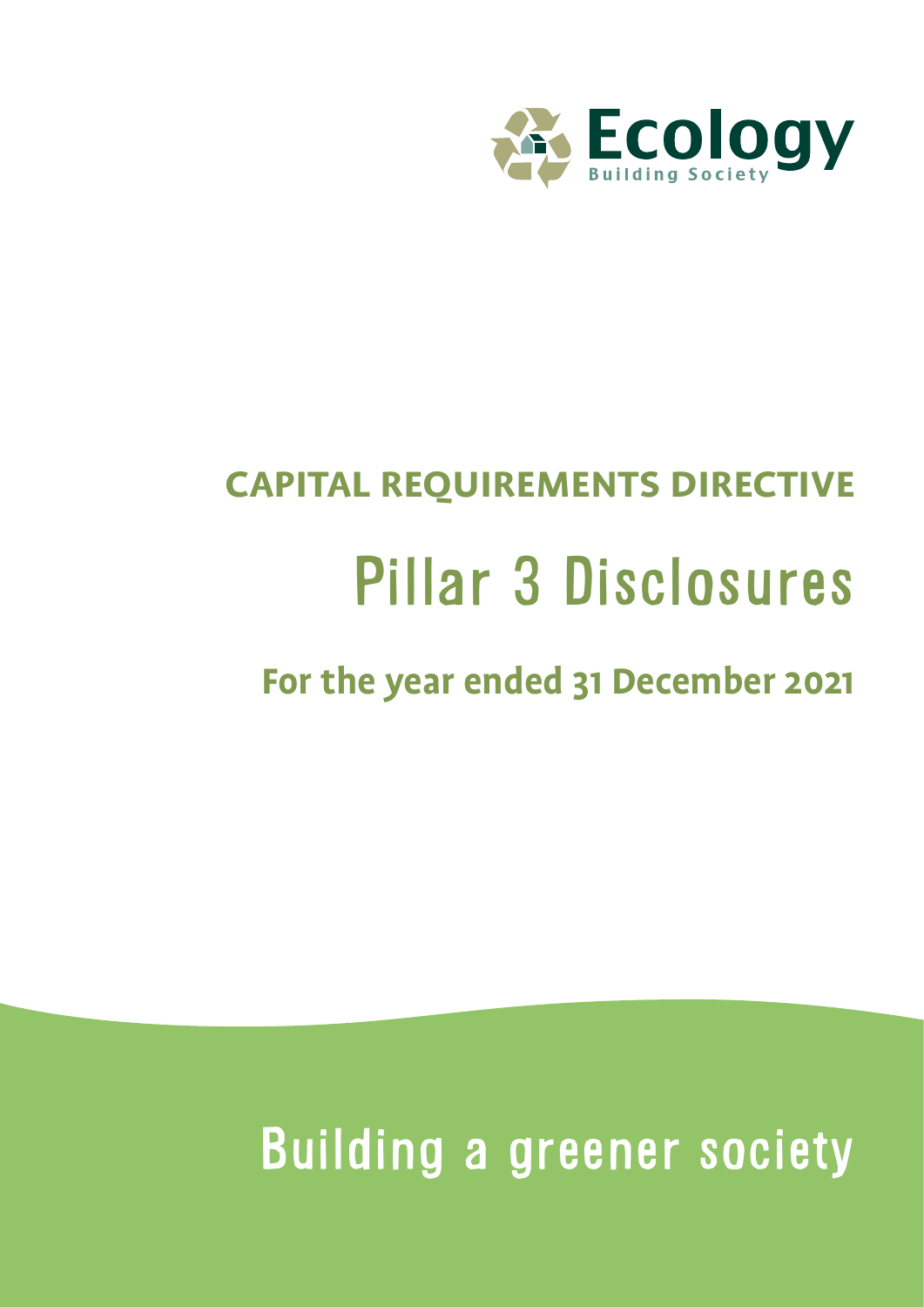# **Contents**

| 1. | <b>Overview</b>                                                          |
|----|--------------------------------------------------------------------------|
|    | 1.1                                                                      |
|    | Scope of Application, Basis and Frequency of Disclosures 2<br>$1.2$      |
| 2. |                                                                          |
|    | 2.1                                                                      |
|    | Board Declaration on Adequacy of Risk Management Arrangements 3<br>2.1.1 |
|    | 2.1.2                                                                    |
|    | 2.1.3                                                                    |
|    |                                                                          |
|    | 2.2                                                                      |
|    | 2.3                                                                      |
|    | 2.4                                                                      |
|    | 2.5                                                                      |
|    | 2.6                                                                      |
|    | 2.7                                                                      |
|    | 2.8<br>2.9                                                               |
|    | 2.10                                                                     |
|    | 2.11                                                                     |
|    | 2.12                                                                     |
|    |                                                                          |
| 3. |                                                                          |
|    | 3.1                                                                      |
|    | 3.2                                                                      |
|    |                                                                          |
|    |                                                                          |
|    |                                                                          |
| 4. |                                                                          |
| 5. |                                                                          |
| 6. |                                                                          |
|    |                                                                          |
| 7. |                                                                          |
| 8. |                                                                          |
| 9. |                                                                          |
|    | 9.1                                                                      |
|    |                                                                          |
|    | 11. Contacts (1990) 22                                                   |
|    |                                                                          |
|    |                                                                          |
|    |                                                                          |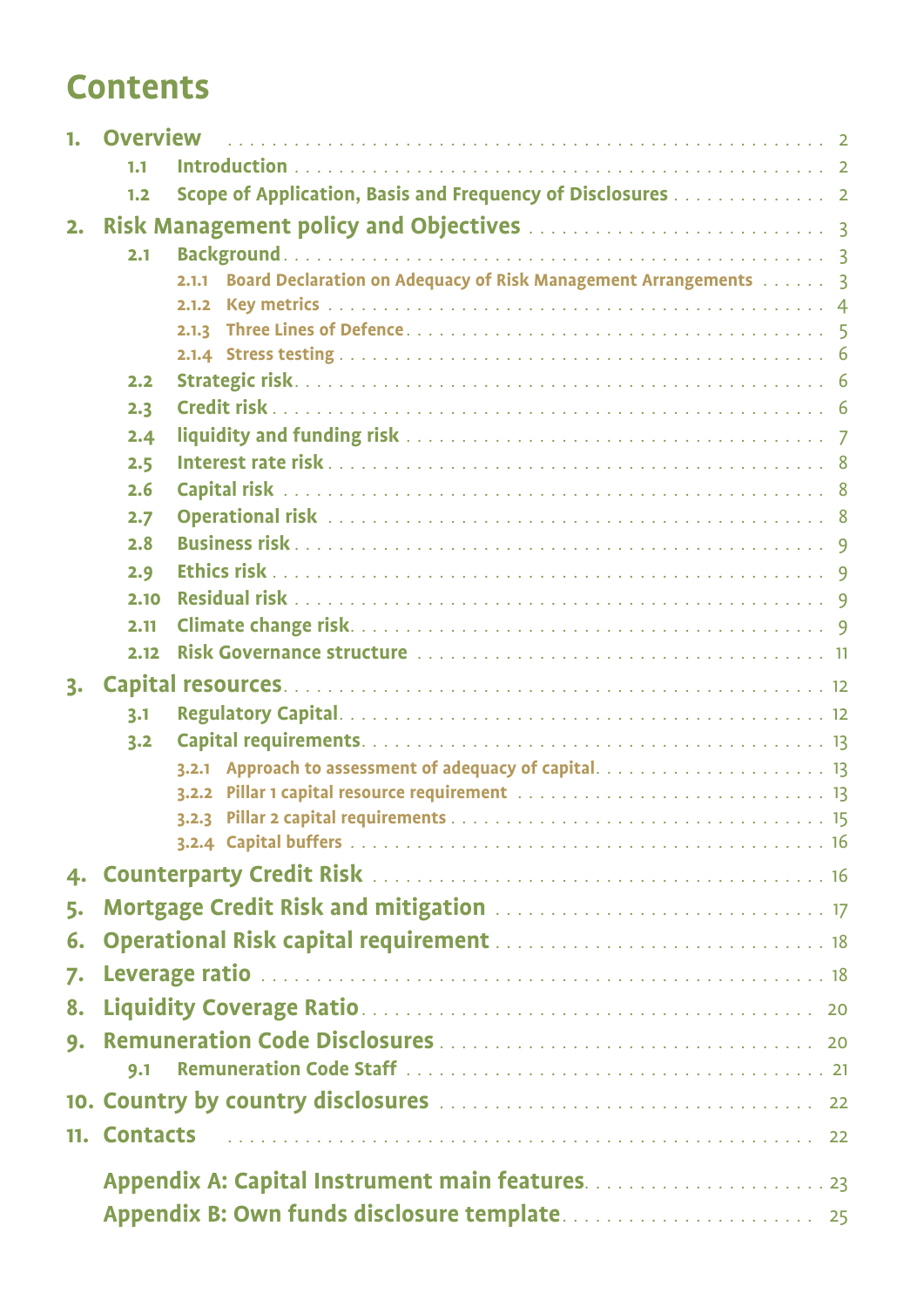# **1. Overview**

#### **1.1 Introduction**

The Society operates under a supervisory framework enforced in the UK by the Prudential Regulation Authority (PRA). The global standards for capital adequacy set under the Basel Accords are set out in the Capital Requirements Directive IV (CRD IV), which is implemented in the PRA rulebook, and in the Capital Requirements Regulation (CRR) which is directly applicable, without implementation in national legislation. The capital requirements legislation sets out the rules that determine the amount of capital institutions must hold to provide security for members and depositors. It consists of three main elements, referred to as "Pillars":

- Pillar 1: sets out the minimum capital requirements, using a risk-based capital calculation focusing mainly on credit and operational risk. The Ecology uses the Standardised Approach to calculate Credit Risk which is expressed as 8% of the risk weighted exposure amounts for each applicable exposure class. Capital required to cover operational risk is assessed under the Basic Indicator Approach and calculated by reference to net interest, after adjusting for other operating income and charges, averaged over the previous three years.
- Pillar 2: is an assessment of any additional capital resources required to cover the specific risks faced by the Society that are not covered by the minimum regulatory capital resource requirement set out under Pillar 1. This review is documented as the Society's Internal Capital Adequacy Assessment Process (ICAAP) and is then subject to the PRA's Supervisory Review and Evaluation Process (SREP).
- Pillar 3: requires disclosure of key information on the Society's capital adequacy, risk exposures and risk management processes, as published in this document. Pillar 3 also provides details of the remuneration of certain colleagues who have been assessed as being subject to the requirements of the Remuneration Code.

## **1.2. Scope of Application, Basis, and Frequency of Disclosures**

This document sets out the Pillar 3 Disclosures of the Ecology Building Society.

This disclosure document applies only to the Ecology Building Society (FRN 162090) and all values within it have been drawn from the Society's Annual Report and Accounts as at 31 December 2021, unless otherwise stated. The disclosures are issued on an annual basis, unless more frequent disclosure is deemed to be merited by the Board and published in conjunction with the Annual Report and Accounts.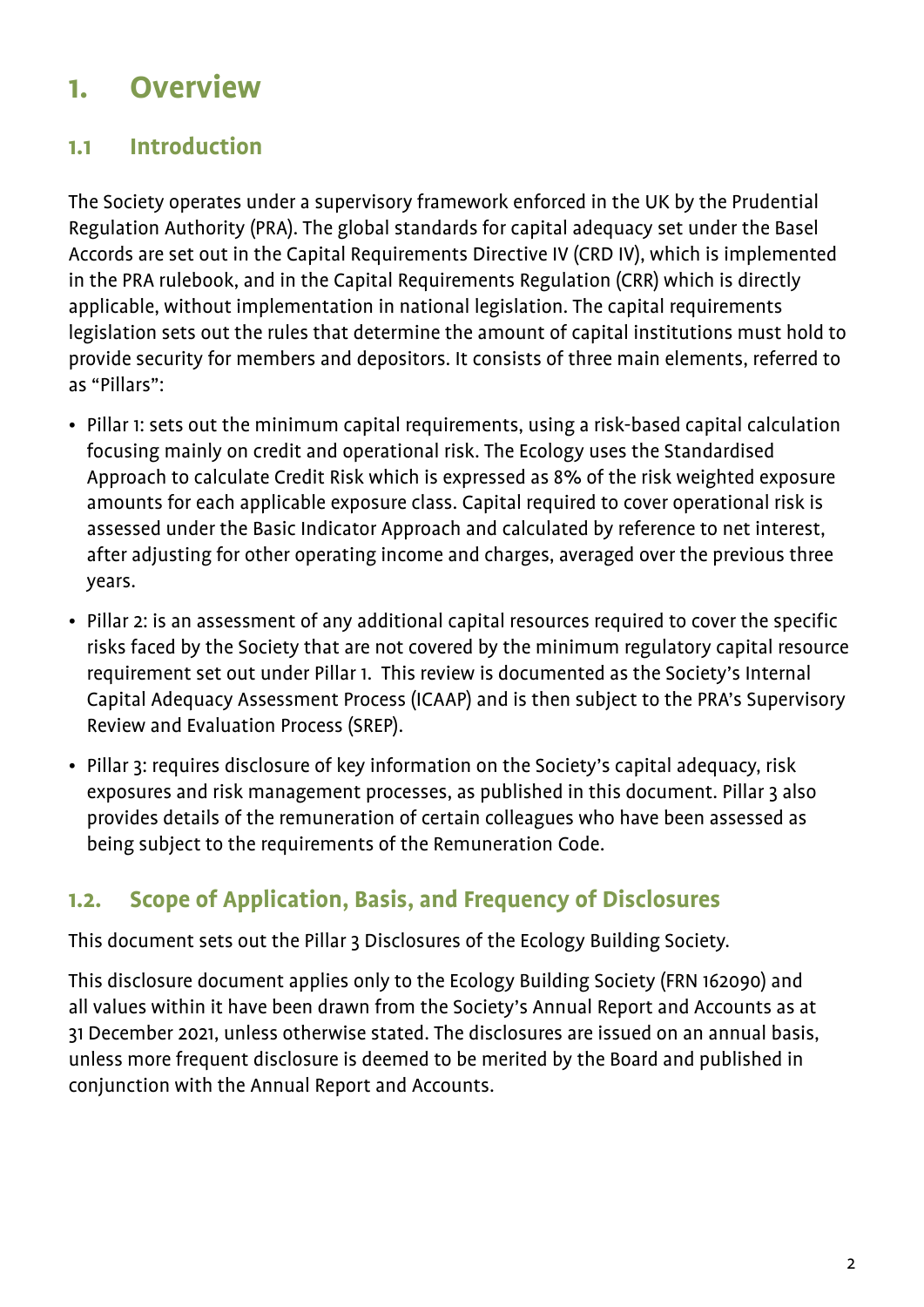The disclosures made are in accordance with Board Policy in relation to consideration of materiality, proprietary and confidentiality, have been reviewed by the Society's Board and are published on the Society's website (**www.ecology.co.uk**). The disclosures contained in this document are intended to provide background information on capital requirements and in that context the Society's approach to risk management; they are not subject to external audit and do not constitute a financial statement.

The Society continues to develop its disclosures to ensure that they are as clear and informative as possible. Disclosures required under capital requirements regulations are included within this document or within the Annual Report and Accounts as appropriate.

# **2. Risk Management Policy and Objectives**

## **2.1 Background**

The Board of Directors has overall responsibility for the Society's internal control system and for reporting its effectiveness to the members in the annual financial statements. There is a formal structure for identifying reporting, monitoring, and managing risks. This comprises, at its highest level, risk appetite statements which are set and approved by the Board and are supported by granular risk appetite measures across the principal risk categories. This is underpinned by a Risk Management Framework (RMF) which sets out the high-level policy, standards, roles, responsibilities, governance, and oversight for the management of all principal risks.

#### **2.1.1 Board Declaration on Adequacy of Risk Management Arrangements**

The three-year Corporate Plan is approved by the Board and is re-examined at each ALCO based on the most recent re-forecast. The capital position is closely monitored over the period of the plan and in the light of downside stress considerations. The Society's ICAAP provides reassurance as to the adequacy of capital in both forecast and stress conditions. The Board's Risk Management Framework defines risk appetites for each major category of risk and monitoring of key metrics is undertaken to observe these limits.

The Board can therefore confirm that, in its opinion, there is adequate capital to meet the current capital resources requirements and that this will continue over the period of the Corporate Plan.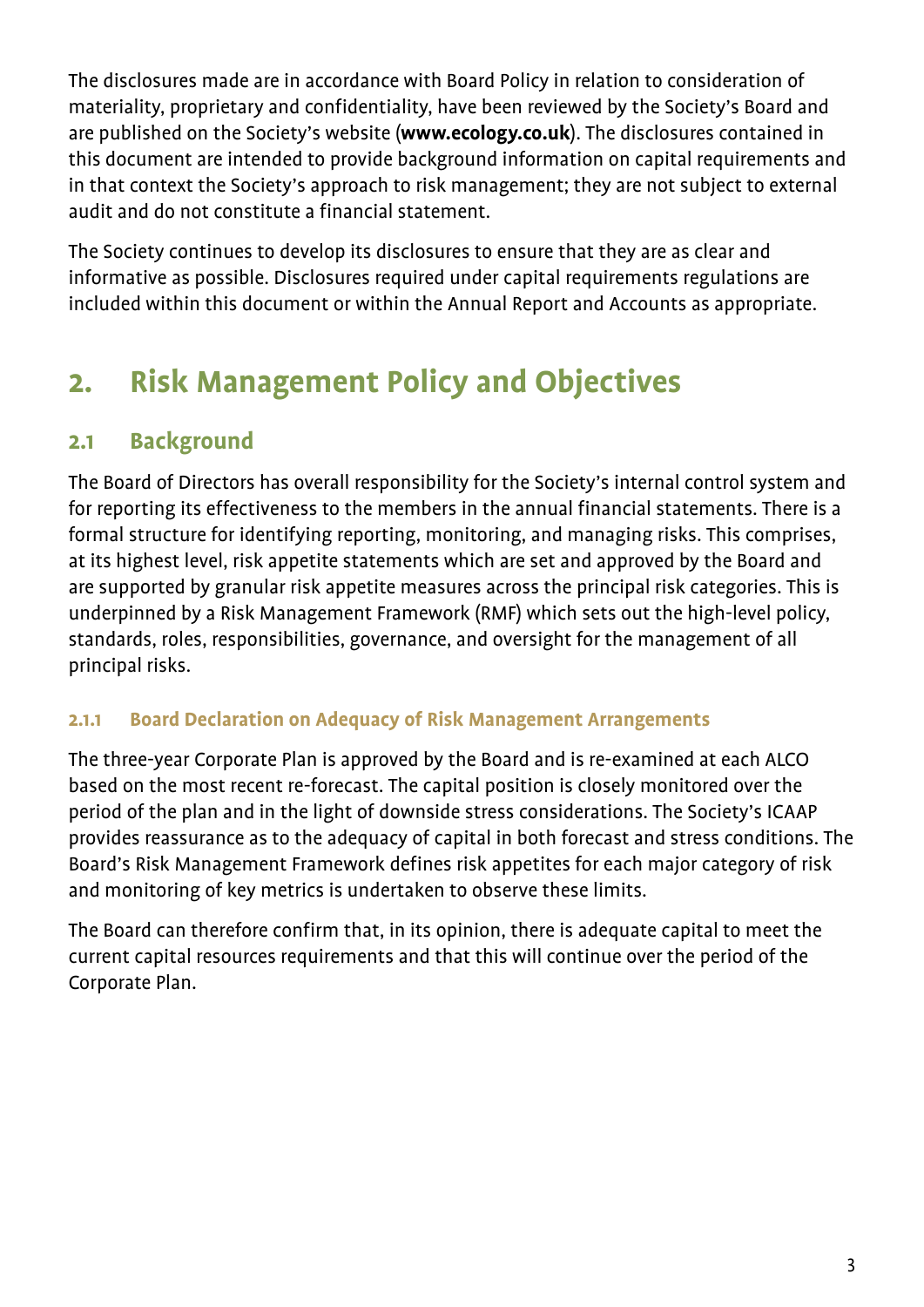## **2.1.2 Key metrics**

The key metrics as at 31 December are stated in the following table:

| <b>Key Metrics</b>                                 | As at<br>31/12/2021<br>£000 | As at<br>31/12/2020<br>£000 |
|----------------------------------------------------|-----------------------------|-----------------------------|
| <b>Available Capital</b>                           |                             |                             |
| Common Equity Tier 1 (CET1)                        | 15,698                      | 14,997                      |
| Tier <sub>2</sub>                                  | 222                         | 268                         |
| <b>Total Regulatory Capital</b>                    | 15,920                      | 15,265                      |
| <b>Total Risk Weighted Assets (RWA)</b>            | 102,460                     | 82,920                      |
| Capital ratios (as a percentage of RWAs)           |                             |                             |
| Common Equity Tier 1 ratio (%)                     | 15.3%                       | 18.1%                       |
| Tier 1 ratio $(\%)$                                | 15.3%                       | 18.1%                       |
| Total capital ratio (%)                            | 15.5%                       | 18.4%                       |
| Additional CET1 Buffer requirements as a % of RWAs |                             |                             |
| Capital conservation buffer requirement            | 2.5%                        | 2.5%                        |
| Countercyclical buffer requirement                 | 0.0%                        | 0.0%                        |
| <b>Total CET1 specific buffer requirements</b>     | 2.5%                        | 2.5%                        |
| Leverage ratio                                     |                             |                             |
| Leverage ratio exposure measure £'000              | 277,513                     | 240,559                     |
| Leverage ratio                                     | 5.66%                       | 6.23%                       |
| <b>Liquidity Coverage Ratio</b>                    |                             |                             |
| Total liquid buffer                                | 48,869                      | 50,474                      |
| Total net cash outflows                            | 19,083                      | 11,549                      |
| Liquidity coverage ratio                           | 256%                        | 437%                        |
| Net stable funding ratio                           | 181%                        | 192%                        |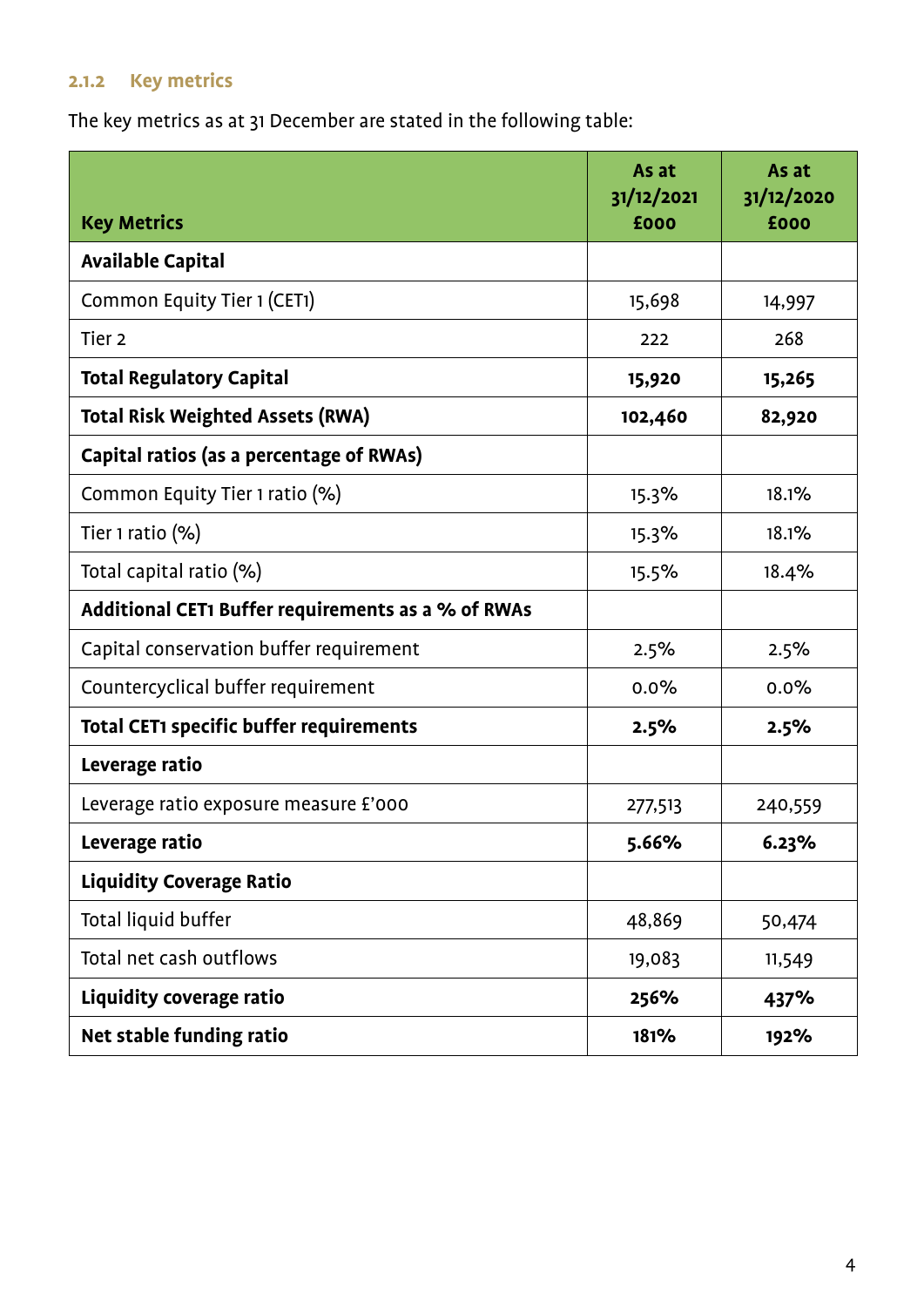#### **2.1.3 Three Lines of Defence**

Whilst the Board of Directors is ultimately accountable for the risk management framework, all colleagues within the Society have responsibility for risk management.

The Board operates a three line of defence model as outlined below:

#### **First Line of Defence**

The Executive, Management, and colleague body of the Society. Their day-to-day responsibilities include identification and management of the risks facing the Society. The management of risk is a shared responsibility at all levels of the Society with the risk appetite expressed in terms which are readily understood throughout the business; the risk management framework and management information providing the mechanism to achieve that in practice.

#### **Second Line of Defence**

The Society's Risk & Compliance function. The Head of Risk and Compliance holds day-to-day responsibilities for risk oversight, monitoring that there is an appropriate risk management framework embedded in the Society by way of development of risk policy (including standards and limits) along with oversight of the mechanism for monitoring compliance with those policies' standards and limits. In addition, the CRO provides leadership in the development and implementation of risk management techniques in line with regulatory expectations and 'best practice'.

#### **Third Line of Defence**

The Society's internal auditors and other independent assurance providers, in addition, the Society is subject to external audit. They are responsible for risk assurance from undertaking independent assessments of the effectiveness of the Society's control framework. The scope and coverage of the internal audit activity is determined by the Risk, Audit, Compliance and Ethics committee (RACE) who commission and receive the reports from that activity.

Through its normal business operations, the Society is exposed to a number of risks, the most significant of which are strategic, credit, (including credit concentration risk), liquidity and funding, interest rate, capital, operational (including people risks, financial crime, technology, and regulatory change), ethics risk and risks from climate change. The Society has a formal structure for managing these risks including established risk limits, reporting lines, mandates, and other control procedures. A fuller description of each of these risks, the key themes for the Society, mitigating actions and emerging risks within the themes are all included in the Directors' Report on pages 38 to 44 of the 2021 Annual Report & Accounts.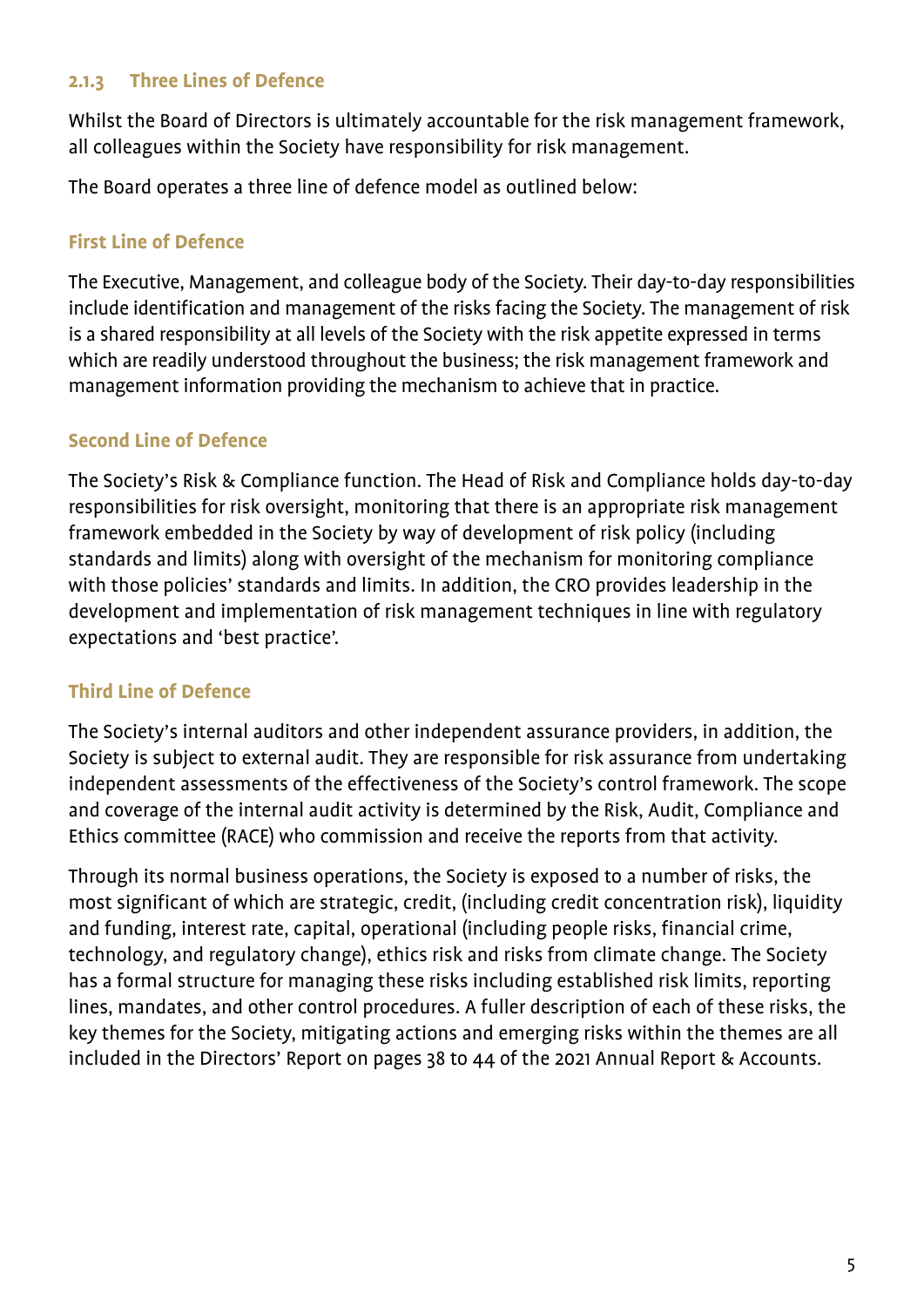#### **2.1.4 Stress testing**

The Society uses stress testing to give reassurance as to the resilience of the business model with regard to severe but plausible stresses of both capital and liquidity. The policy on stress testing and model risk seeks to ensure that the Society's stress testing is appropriate to the Board's risk appetite, proportionate and fit for purpose. Stress testing is included in the ICAAP, ILAAP, Recovery Plan and in periodic reports to ALCO as required.

### **2.2 Strategic risk**

Strategic risk is the current and prospective impact on cash resources, earnings or capital arising from adverse business decisions, improper implementation of business decisions or lack of responsiveness to changes in the industry or the external environment. The Society manages this risk through its process of business, capital, and liquidity planning, including stress testing of adverse economic and interest rate scenarios.

## **2.3 Credit risk**

Credit risk is the most significant risk facing the Society. Credit risk is the risk of loss arising from a customer or counterparty failing to meet their financial obligations to the Society as and when they fall due. The Board sets the risk appetite for both lending (residential, commercial and investments) and treasury activities.

Managing the profile of the lending on new and existing customers, both residential and commercial, is key to the ongoing management of the Society's exposure to credit risk. This involves the continual optimisation of its strategies across all products, using both internal and external performance data, as well as ensuring the appropriate oversight of their performance. The risk of loss arising from mortgage and commercial lending has heightened during the year due to the Covid-19 pandemic. However, the Society manages this risk through a comprehensive analysis of both the creditworthiness of the borrower and the proposed security. The Society has placed funds with a wider range of carefully selected counterparties during the year to improve return and is therefore exposed to the potential risk a customer or counterparty may not be able to meet its obligations to the Society as they fall due.

An aspect of credit risk is Concentration Risk, which in the asset portfolio can arise from product type, geographical concentration and over exposure to single borrowers, investors, or counterparties. Exposure to Concentration Risk is monitored on a daily basis. As a Society that lends on a national basis, including Northern Ireland, the Society is not subject to an undue level of geographic concentration risk within the UK.

The activities of the Society are of course highly concentrated in residential lending and funded primarily by retail investments. However, the Society argues firstly that this model has long-term strength and secondly, the Society's deliberate focus on energy efficiency and environmental impacts of residential property ensures a high level of quality in the lending book and a higher degree of resilience than the mainstream market.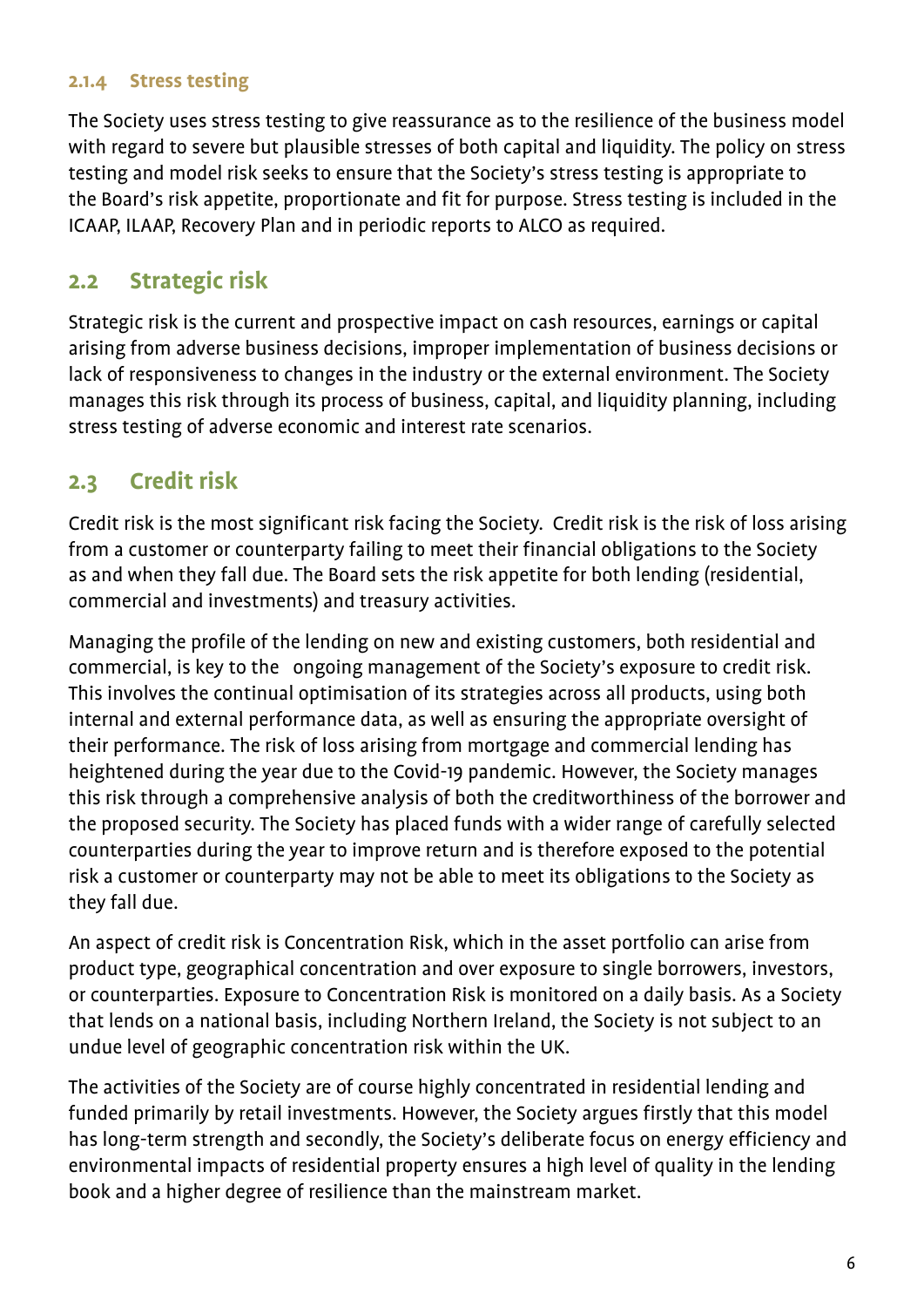The Society's lending model which requires energy efficiency improvements ensures that there is no dependence on re-mortgage business and new applications arise both through direct application and through trusted intermediaries. Internal limits and the nature of the product range ensure that there is no undue exposure to any property type or class of borrower, including more specialist books such as self-build and buy-to-let.

The Society takes particular note of concentration risk arising from large exposures which are a function of the relatively small size of the Society. This is controlled by close attention to the credit assessment process.

The Society has a small portfolio of investments that enable it to invest directly in renewable energy and to support other co-operative ventures. It includes renewable energy investments in the form of debentures featuring wind, solar, geothermal, tidal and biomass technologies. These are tradeable on a secondary market operated by Abundance Investment Ltd. All such investment activity requires approval by the Board.

Counterparty and country limits for treasury activity are set out in the Financial Risks Policy which is reviewed by the Board. The Society first of all seeks to identify potential counterparties with the most defensible records on a range of ethical criteria. This element itself is a strong indicator of counterparty quality and is reviewed at least annually, via internal analysis. Note is taken of external credit ratings as produced by Fitch IBCA and Moody's, which provide triggers for disengagement.

## **2.4 Liquidity and funding risk**

Liquidity risk is the risk that the Society does not have sufficient financial resources available to meet its obligations as they fall due, can only do so at excessive cost, or is unable to meet regulatory prudential liquidity ratios. The Society's Board-approved liquidity policy is to maintain sufficient liquid resources to cover cash flow requirements and fluctuations in funding, to retain full public confidence in the solvency of the Society and to enable the Society to meet its financial obligations as they become due.

The Society manages liquidity and funding risk through continuous monitoring of cashflow and funding requirements. The Society's Internal Liquidity Adequacy Assessment Process (ILAAP) reviews the Society's liquidity requirements and informs the policy for liquidity management.

The Society performs liquidity stress testing, based on a range of adverse scenarios, for ALCO, in the ILAAP and in the Recovery Plan. There are liquidity contingency measures included within the Society's Recovery Plan. Stressed liquidity profiles are reported to every ALCO meeting.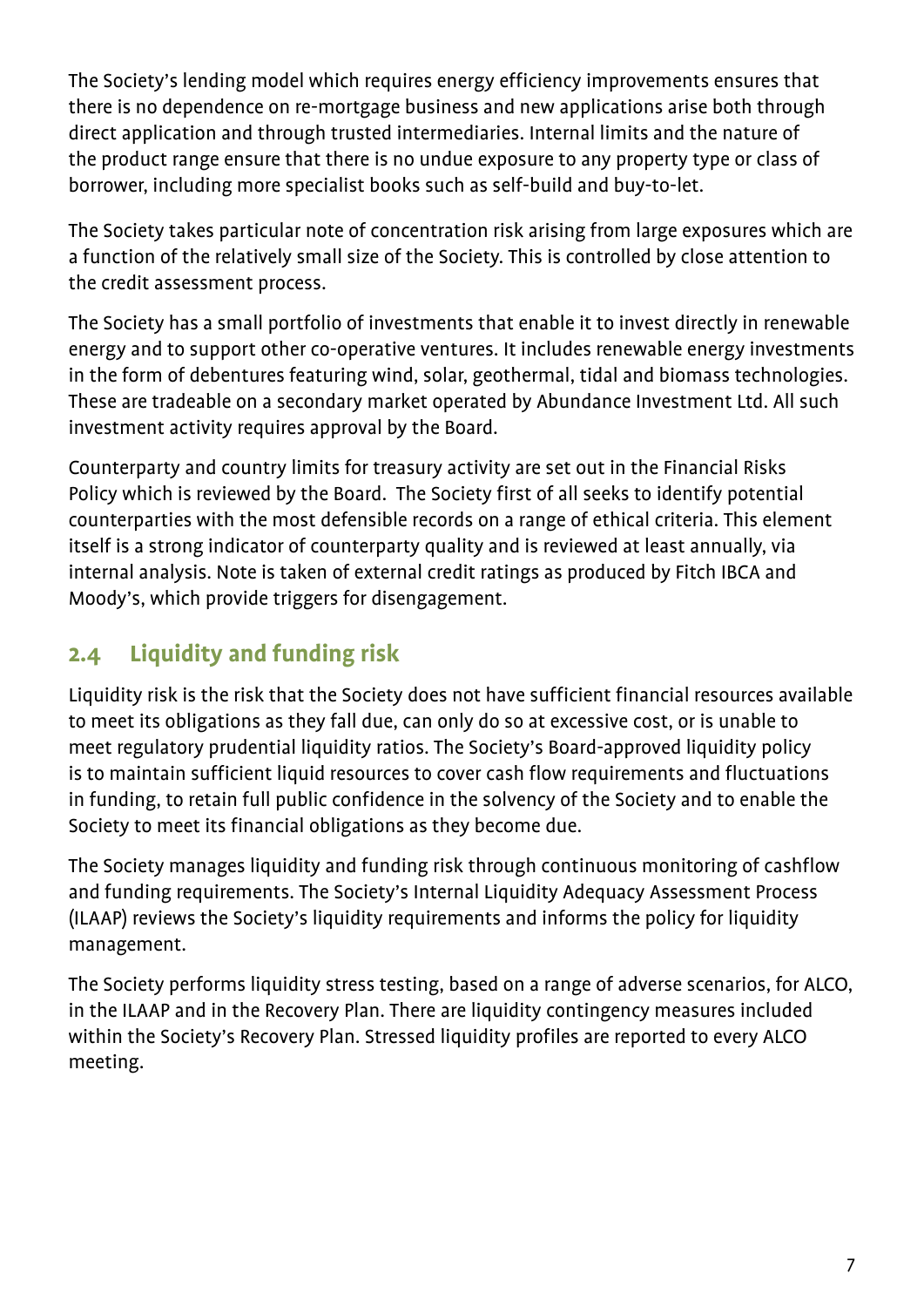#### **2.5 Interest rate risk**

Interest rate risk is the risk of exposure to movements in interest rates reflecting the mismatch between dates on which interest receivable on assets and interest payable on liabilities are next reset or, if earlier, the instruments' maturities. The Society is exposed to interest rate risk through its Treasury deposits and its guaranteed floor rate on certain savings accounts. The Society does not provide fixed-rate mortgages or savings products at the present time. Interest rate risk exposure is monitored against limits by determining the effect on the Society's current net notional value of assets and liabilities for a parallel shift in interest rates equivalent to 200 basis points (bps) or 2% for all maturities, in line with regulatory requirements. The results are measured against the risk appetite for market risk which is currently set at a maximum of 3% of reserves. The Society also monitors the value of the impact of a prescribed series of six interest rate shocks set out by the European Banking Authority. Results are reported to ALCO and the Board. More information is given in Note 24 in the Annual Report and Accounts.

#### **2.6 Capital risk**

Capital risk is the risk that the Society fails to assess and maintain the adequacy of its capital. Capital adequacy is assessed through the Internal Capital Adequacy Assessment Process (ICAAP). Scenario analysis and stress testing is performed on key business risks to assist the Board in assessing whether the Society could survive a severe economic downturn and other severe business shocks.

#### **2.7 Operational risk**

Operational risk is the risk of a loss arising from failed or inadequate internal processes, people, or systems, or from external events, including legal and financial crime risk.

The Society manages its operational risks through internal controls, and various risk mitigation techniques, such as insurance and business continuity planning. The development of Business Continuity Management, Cyber Resilience and Outsourcing frameworks are all ongoing and will continue to be enhanced during 2022. In respect of IT risks, a robust programme of independent security testing is undertaken to validate the Society's defences and to ensure that cyber controls evolve in line with the ever-changing threat landscape, in line with best practice.

An element of operational risk is compliance with legal and regulatory requirements. The Society's internal compliance function addresses the need to understand, interpret, implement, and comply with regulations. This is overseen by the RACE Committee and ensures that the Society has the resources to deal with the volume and complexity of regulatory change.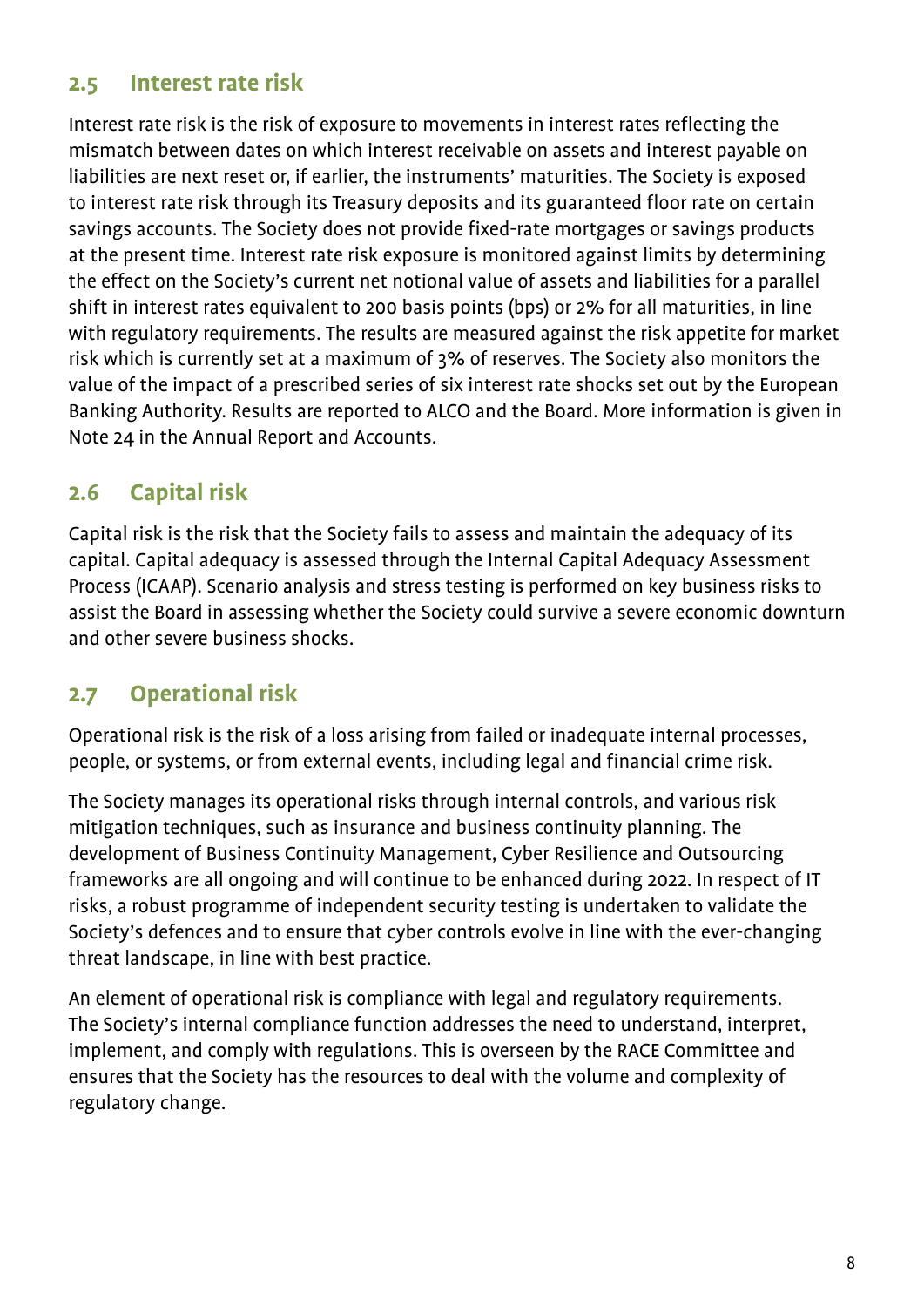For operational risk capital requirements, the Society has adopted the Basic Indicator Approach (BIA) to operational risk which is expressed as a 15% of the average of the latest three years of the sum of net interest income and net non-interest income. There is no intention to move to a more advanced approach in the short to medium term.

## **2.8 Business risk**

Business risk arises from macroeconomic factors that may impact on the ability of the Society to carry out its business plan. Business Risk is managed through regular review and development of the Corporate Plan, management oversight and an embedded corporate governance process. The Society conducts stress and scenario analysis as part of its corporate planning process to identify potential mitigating actions that can be employed in the event of a downturn.

## **2.9 Ethics risk**

Ethics Risk is the risk of delivering poor or inappropriate outcomes for customers / members, giving rise to financial loss and reputational damage. Ethics risk incorporates the Society's oversight and management of conduct risk, including the FCA's Consumer Duty of Care.

The Society considers conduct risk to be a sub-set of wider ethical considerations and therefore maintains an overarching ethics risk framework, to ensure that good customer outcomes are embedded in the Society's culture.

## **2.10 Residual risk**

The Society holds capital both to cover events that can be anticipated with a reasonable degree of certainty and to deal with market stresses. In addition, capital is held in excess of the minimum required by the PRA to cover events that are unforeseen.

## **2.11 Climate change risk**

Climate risk means a risk resulting from climate change and affecting natural and human systems and regions. It may lead to systemic changes in public policy as society moves to a low-carbon economy and the transition to net-zero emissions which may affect the ability of Ecology to deliver its services or affect the mortgage assets of the Society.

The Society has long recognised the risks around climate change and its very ethos is to support green initiatives and take a leading role in the provision of ecological lending. Our operations and lending seek to be part of the solution, ensuring housing is built to a high ecological standard and supporting renovation to reduce energy demand.

Regulatory recognition has been outlined in the PRA's Supervisory Statement 3/19 which identifies two primary channels driving the financial risks from climate change: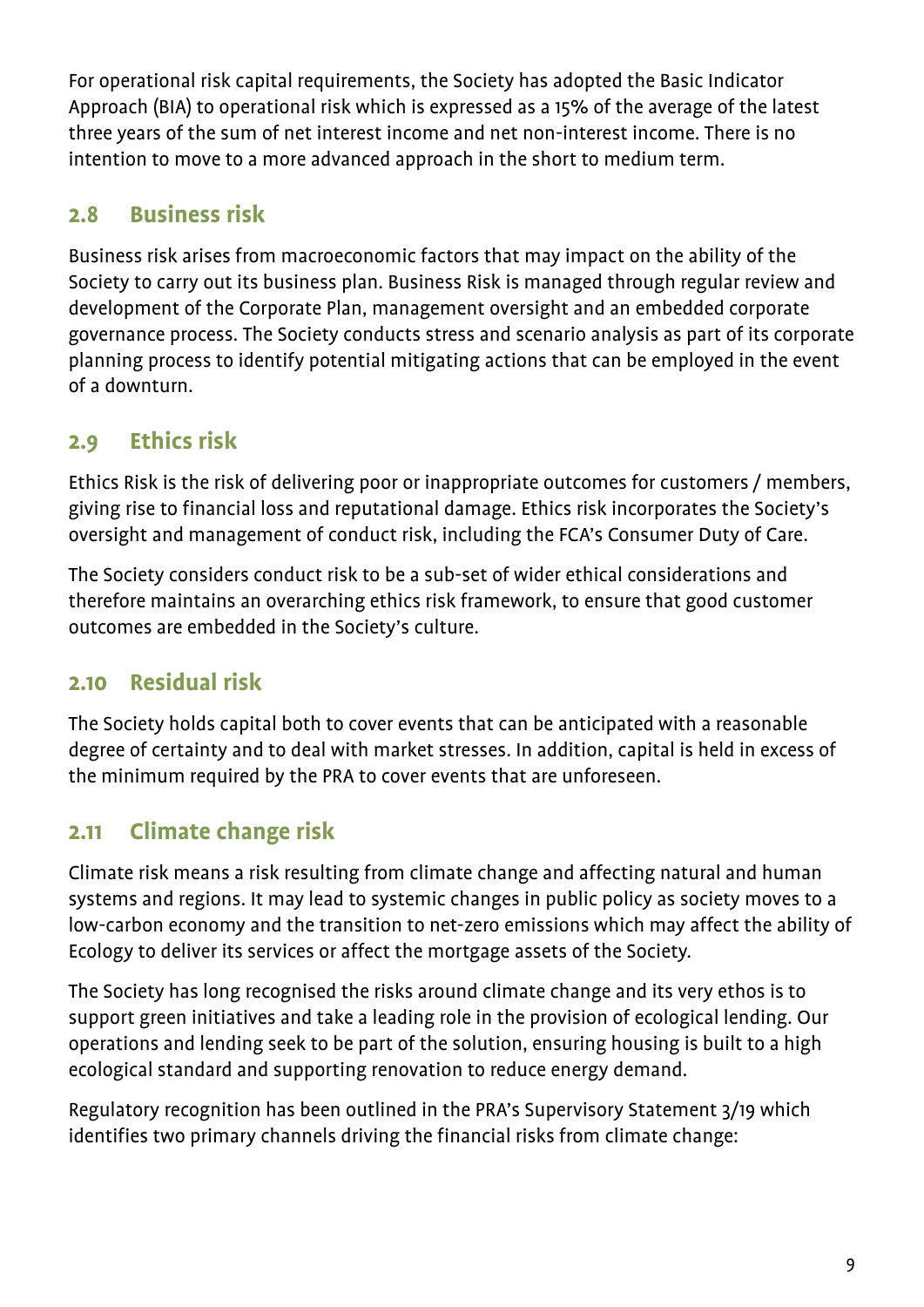Physical risk represents the physical consequences of climate change on natural and human systems, e.g., heatwaves, flooding, wildfires, and storms, which can cause damage to assets, changes in individuals' health and incomes, and business disruption, driving financial losses and impaired asset values.

Transitional risk in the adjustment to a low carbon economy.

In these matters the Society is well placed, having since inception chosen strategies that promote its environmental mission. The Society addresses both physical and transition risk through its lending policy and works with its borrowers to further understand the risks and to be able to adapt properties to be more resilient to climate change. The lending model is fully focussed on generating ecological benefit, in terms of saving energy or other scarce resources, or supporting sustainable communities. The Society's mortgages fund the purchase or construction of new homes and community buildings built to high standards of energy performance, and the renovation or conversion of existing buildings, to improve their energy efficiency and to bring them back into use.

The physical risks from climate change are assessed for new mortgage applications, taking account of the risk of flooding, subsidence, and coastal erosion to inform the potential impact on future property value. The Society does not lend on properties that would be unable to obtain insurance under standard conditions at the present time. A project to assess the future physical risks of climate change is underway through a new consultancy arrangement, and this will be embedded into the credit assessment process.

Climate risk impacts upon strategic, reputational, credit, financial and operational risks, and is therefore a key responsibility for all members of the Risk and Compliance Team, Mortgage Team, Community and Business Lending Team and Finance Team. Operating procedures incorporate assessment, management, and mitigation of climate risk. The Society established a dedicated Climate Risk Working Group in 2021.

Our 2030 strategy, launched in November 2021 with the input of many members, sets out the Society's ambitions for a sustainable future.

The Strategic Report in the Annual Report and Accounts gives full and comprehensive details of the Society's various initiatives for both short term and longer-term action on climate change and to support its commitment to net zero by 2050 or sooner.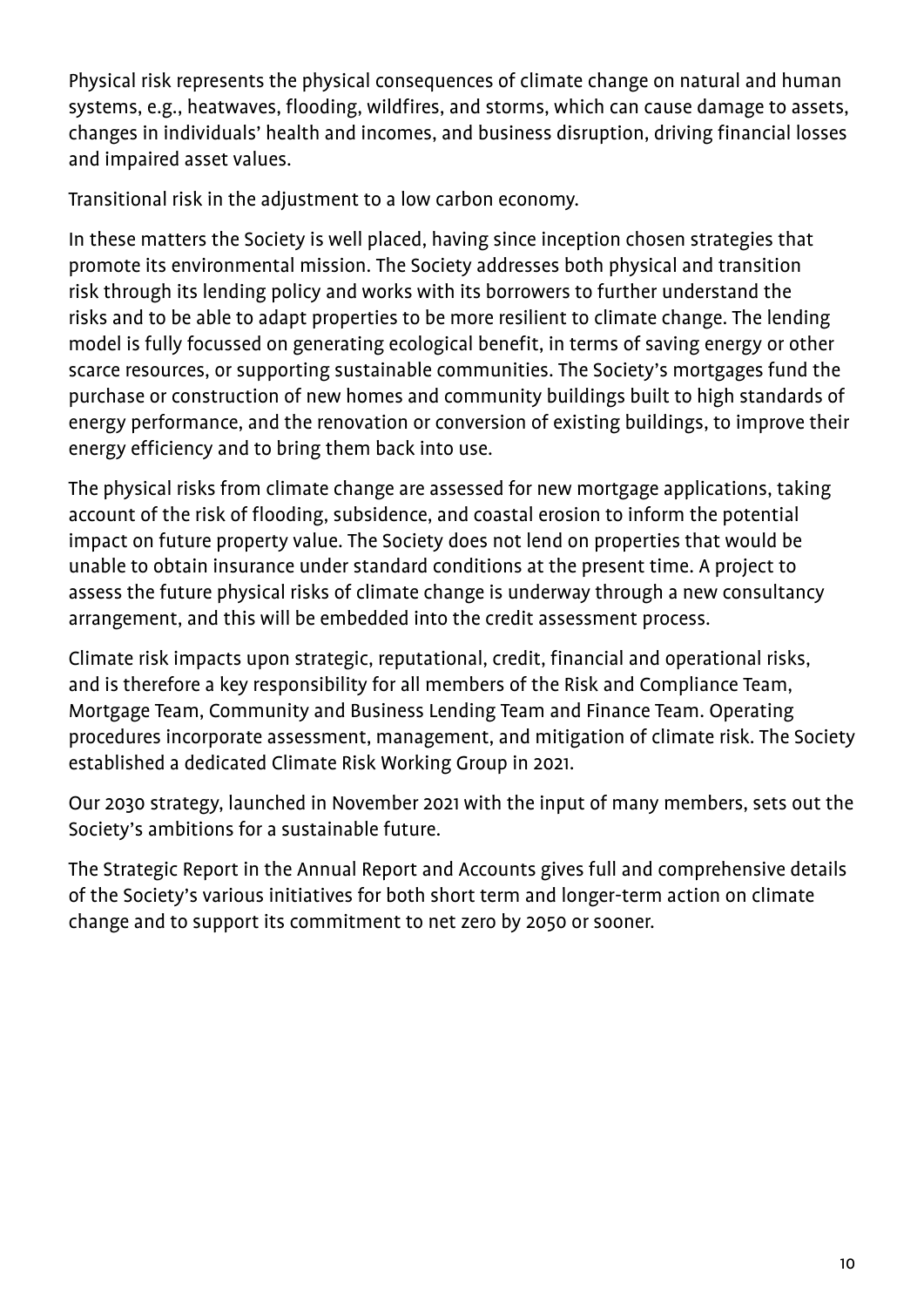#### **2.12 Risk Governance Structure**

The Board is ultimately responsible for setting risk appetites, approving key risk policies, and establishing an effective risk management framework and systems of control.

The Board and Committee structure is illustrated below:



**Board and Committee Structure**

At 31 December 2021 the Board consisted of two executive directors and seven non-executive directors. Their relevant experience is noted in the Society's Annual Review for 31 December 2021. Details of their other directorship are given in the Annual Business Statement in the Annual Report and Accounts.

The functions, responsibilities and constitutions of the Board and the Board Committees is set out in the Corporate Governance Report in the Annual Report and Accounts.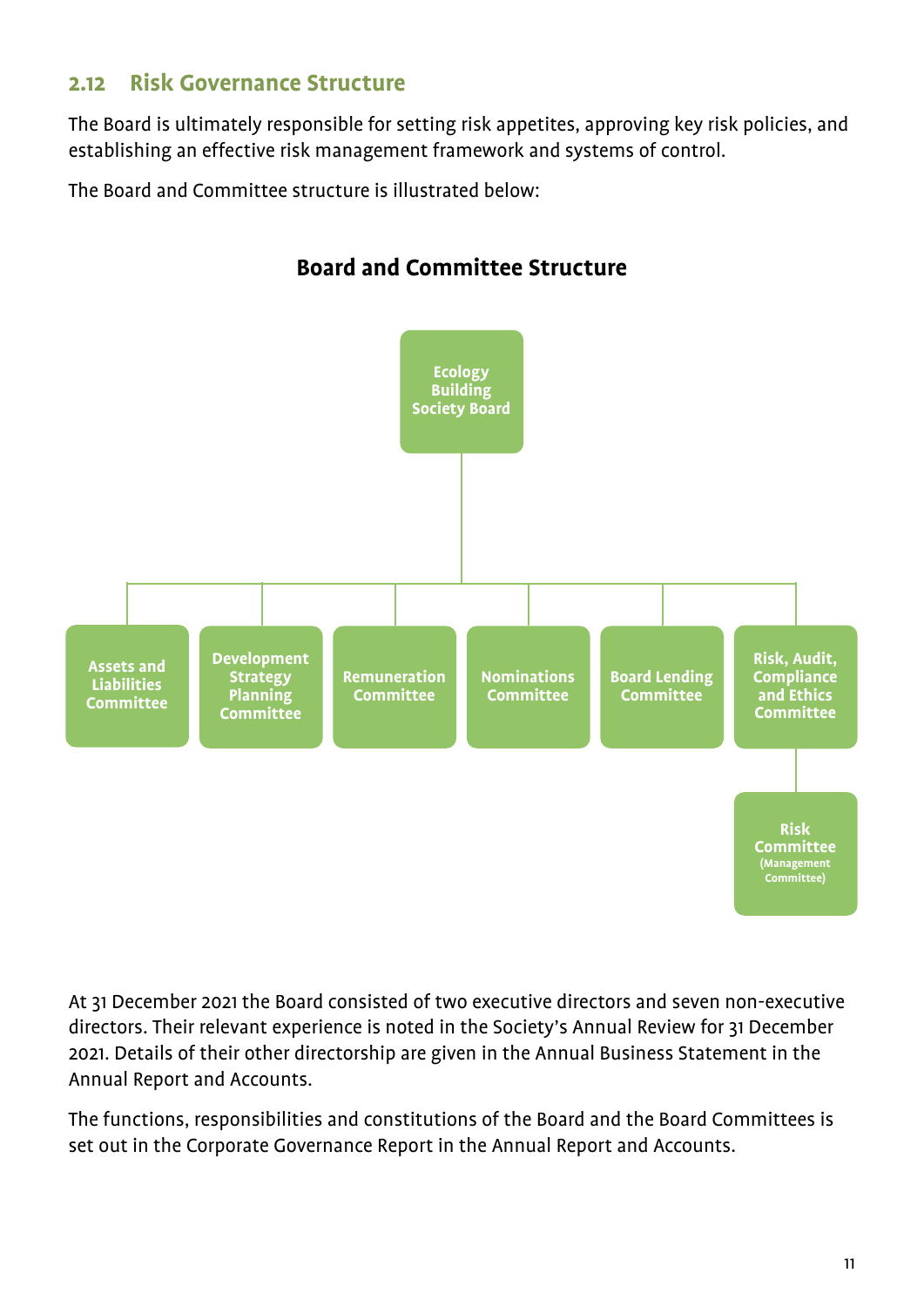# **3. Capital Resources**

## **3.1 Regulatory Capital**

The table below summarises the composition of the Society's regulatory capital for the Society as at 31 December 2021, together with prior year comparatives.

| <b>Capital resources</b>                    | As at<br>31/12/2021<br>£000 | As at<br>31/12/2020<br>£000 |
|---------------------------------------------|-----------------------------|-----------------------------|
| <b>Tier 1 Capital</b>                       |                             |                             |
| <b>General reserves</b>                     | 12,907                      | 12,214                      |
| Deduction (Intangible assets - IT software) | (100)                       | (108)                       |
| Core Capital Deferred Shares                | 3,000                       | 3,000                       |
| Core Capital Deferred Shares issue costs    | (109)                       | (109)                       |
| <b>Total Tier 1 Capital</b>                 | 15,698                      | 14,997                      |
| <b>Tier 2 Capital</b>                       |                             |                             |
| Collective impairment allowance             | 222                         | 268                         |
| <b>Total Tier 2 Capital</b>                 | 222                         | 268                         |
| <b>Total capital resources</b>              | 15,920                      | 15,265                      |
| CET1 Ratio - regulatory minimum 4.5%        | 15.3%                       | 18.1%                       |
| Total Capital Ratio - regulatory minimum 8% | 15.5%                       | 18.4%                       |

## **Common Equity Tier 1 capital**

This comprises:

- the general reserves of the Society and represent the accumulated after-tax profits of the Society fewer intangible assets, plus,
- Core Capital Deferred Shares (CCDS) issued in September 2020. CCDS are a form of CET 1 capital, developed to enable the Society to raise capital from external investors. Distributions to the holders of CCDS are at the sole and absolute discretion (subject to applicable law and regulation) of the Board of Directors, save that the amount that can be paid to the holders of CCDS in any financial year is subject to the cap on Distributions under the Society's Rules. More information is given in the Capital Instruments main features template (as prescribed by EU Regulation 1423/2013) at Appendix A and in Note 26 to the Annual Report and Accounts.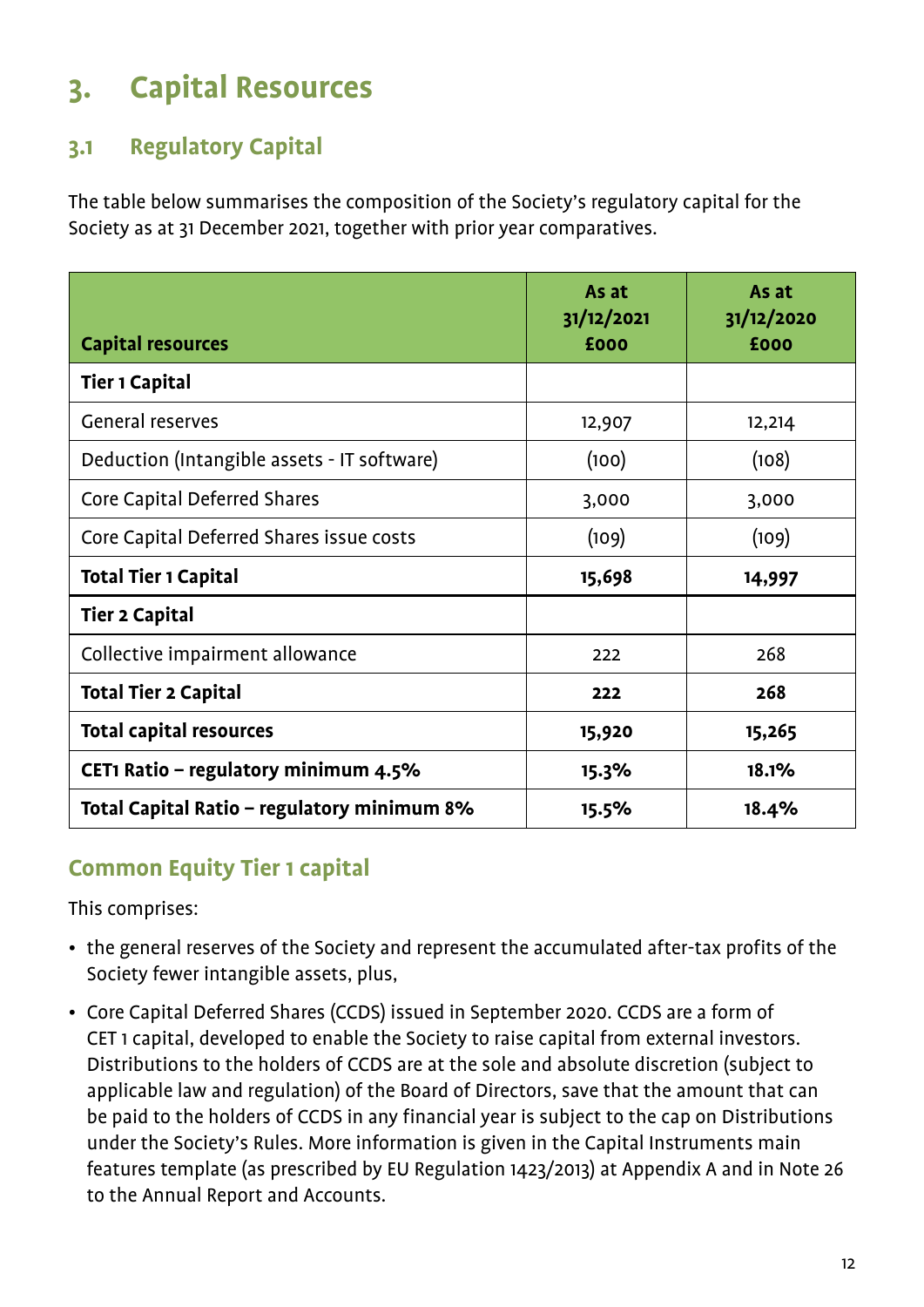## **Tier 2 capital**

General provisions of the Society represent part of the Society's free capital and are therefore included as Tier 2 capital.

## **Profit and Capital**

Current levels of profits and capital are sufficient to underpin the Society's growth based on existing capital requirements.

## **3.2 Capital Requirements**

#### **3.2.1 Approach to assessment of adequacy of capital**

The Society's planning process seeks to ensure that the Society will have enough capital to meet the base regulatory requirements, to support the business's expected growth potential, concomitant with its risk appetite and its assessments of current and future material risks over the three-year period to 2024. The Society's Corporate Plan is reviewed at least annually by the Board, taking account of changes in the business and economic environment. The Plan establishes strategic and business objectives and assesses future financial and non-financial resources required to meet these objectives.

The Society's Internal Capital Adequacy Assessment (ICAAP) ensures that the capital resources of the Society will support its Corporate Plan in both normal and stressed conditions. This ensures that the Society has sufficient capital to meet potential risk and the associated capital required. The ICAAP is submitted to the Board for approval with the necessary supporting stress testing. The Society's Board approves the ICAAP annually, using the level of individual capital guidance and capital planning buffer advised by the PRA. Having regard to total regulatory capital requirements, the Board sets an amount above this requirement that it will maintain.

#### **3.2.2 Pillar 1 capital resource requirement**

The Society allocates capital as set out in the table below to the assets of the Society on a risk weighted basis in line with the 'Standardised Approach' to Credit Risk as specified in the CRD. Additionally, the Society uses the 'Basic Indicator Approach' to evaluate the additional capital required to cover the Operational Risk associated with the Society's activities.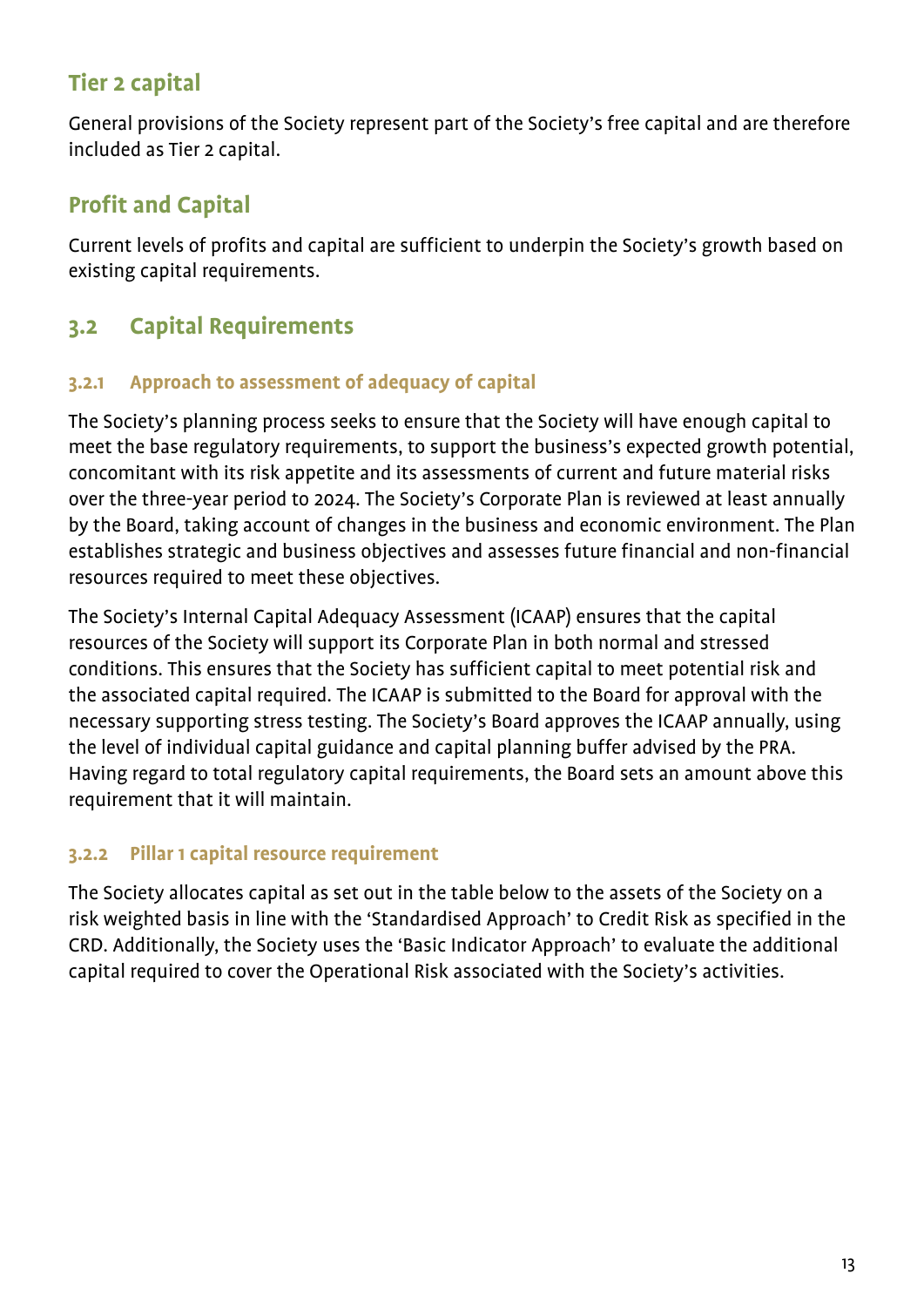|                                              | <b>Assets</b><br>£000 | <b>Risk Weighted</b><br><b>Exposure</b><br>£000 | Pillar 1 capital<br>£000 |
|----------------------------------------------|-----------------------|-------------------------------------------------|--------------------------|
| <b>Treasury</b>                              |                       |                                                 |                          |
| <b>Central Government</b>                    | 50,230                |                                                 |                          |
| <b>Credit Institutions</b>                   | 9,551                 | 2,661                                           | 213                      |
| <b>Total Liquidity</b>                       | 59,781                | 2,661                                           | 213                      |
| Loans and advances to customers*             |                       |                                                 |                          |
| Residential performing loans                 | 225,667               | 69,786                                          | 5,583                    |
| Non-residential performing loans             | 22,134                | 19,090                                          | 1,527                    |
| Past due items**                             | 195                   | 195                                             | 16                       |
| <b>Total Loans and advances to customers</b> | 247,996               | 89,071                                          | 7,126                    |
| <b>Other Assets</b>                          |                       |                                                 |                          |
| Fixed and other assets                       | 2,054                 | 2,109                                           | 168                      |
| <b>Total Other Assets</b>                    | 2,054                 | 2,109                                           | 168                      |
| <b>Total Credit Risk Exposures</b>           | 309,831               | 93,841                                          | 7,507                    |
| Operational Risk Capital Requirement         |                       | 8,619                                           | 689                      |
| <b>Total Pillar 1 Capital Requirement</b>    |                       | 102,460                                         | 8,196                    |
| <b>Tier 1 Capital</b>                        |                       |                                                 | 15,698                   |
| Excess over Pillar 1 minimum                 |                       |                                                 | 7,502                    |

The table below details the Society's Pillar 1 capital requirement as at 31 December 2021:

\*Includes commitments \*\*Loans that are more than three months in arrears.

| <b>Reconciliation of Society Loans and Advances to Customers</b>                | <b>Total £000</b> |
|---------------------------------------------------------------------------------|-------------------|
| Society loans and advances to customers per note 11, Annual Report and Accounts | 194,069           |
| Add back: Collective and Individual impairment provisions                       | 527               |
| Society accounting value of loans and advances to customers                     | 194,596           |
| Add: total commitments for residential and non-residential mortgages            | 53,490            |
| Accounting adjustments, including Effective Interest Rate (EIR) adjustment      | (90)              |
| Society capital adequacy value of loans and advances to customers               | 247,996           |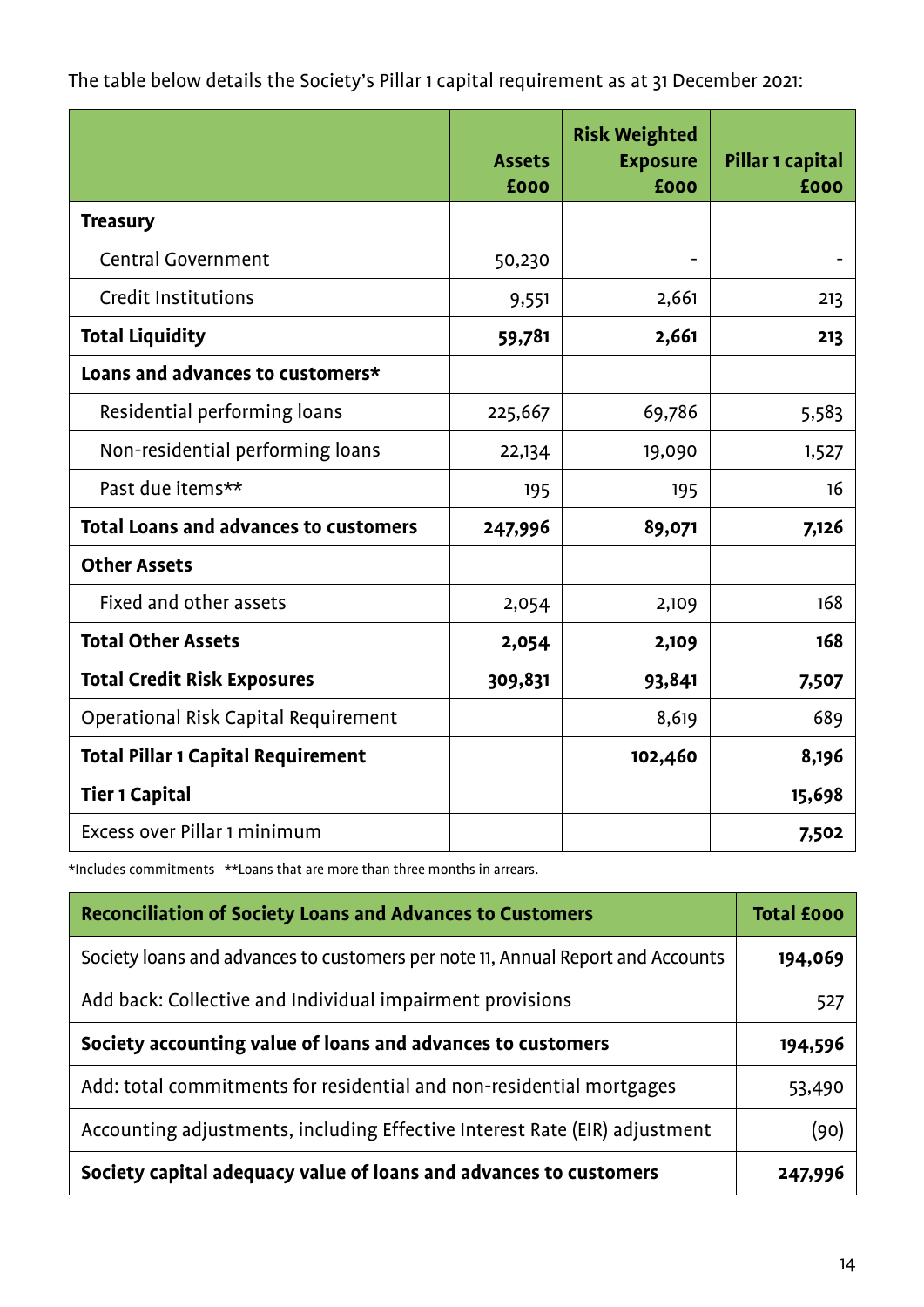The table below provides a geographical analysis of loan and advance exposures. The "Past Due" amounts relate to the total mortgage balances with arrears in excess of three months, not the amount of the arrears.

|                                                                                 | <b>Residential</b>        |                         | <b>Non-Residential</b>    |                         |                      |
|---------------------------------------------------------------------------------|---------------------------|-------------------------|---------------------------|-------------------------|----------------------|
| <b>Geographical area</b>                                                        | <b>Performing</b><br>£000 | <b>Past Due</b><br>£000 | <b>Performing</b><br>£000 | <b>Past Due</b><br>£000 | <b>Total</b><br>£000 |
| East Anglia                                                                     | 8,171                     |                         | 76                        |                         | 8,247                |
| <b>East Midlands</b>                                                            | 9,621                     |                         | 150                       |                         | 9,771                |
| <b>North</b>                                                                    | 6,282                     |                         | 1,475                     |                         | 7,757                |
| Northern Ireland                                                                | 10,462                    |                         | 40                        |                         | 10,502               |
| North West                                                                      | 8,173                     |                         | 54                        |                         | 8,227                |
| London & South East                                                             | 35,774                    |                         | 1,528                     |                         | 37,302               |
| Scotland                                                                        | 51,616                    |                         | 434                       |                         | 52,050               |
| South West                                                                      | 24,492                    | 112                     | 1,482                     |                         | 26,086               |
| Wales                                                                           | 6,420                     |                         | 3,743                     |                         | 10,163               |
| <b>West Midlands</b>                                                            | 12,013                    | 83                      | 103                       |                         | 12,199               |
| Yorkshire and Humberside                                                        | 12,307                    |                         | 201                       |                         | 12,508               |
| <b>UK</b>                                                                       | 185,331                   | 195                     | 9,286                     |                         | 194,812              |
| Accounting adjustments in respect of impairment provisions and EIR              |                           |                         | (743)                     |                         |                      |
| Society Loans and advances to customers per note 11, Annual Report and Accounts |                           |                         | 194,069                   |                         |                      |

#### **3.2.3 Pillar 2 capital requirements**

Pillar 2 capital requirements comprise those for Pillar 2A risks, which are those not fully covered by, or not addressed by, Pillar 1 and those for Pillar 2B, which represents buffers against risks which may arise over the planning horizon. These are fully assessed in the Society's ICAAP.

The Society's Total Capital Requirement (TCR) comprises capital required for Pillar 1 and Pillar 2A and is equivalent to 9.0% of Risk Weighted Assets, plus a static add-on of £151,000. The Society can comfortably meet this requirement with CET 1 capital. The PRA requires firms to meet Pillar 2A with at least 56.25% CET1 capital.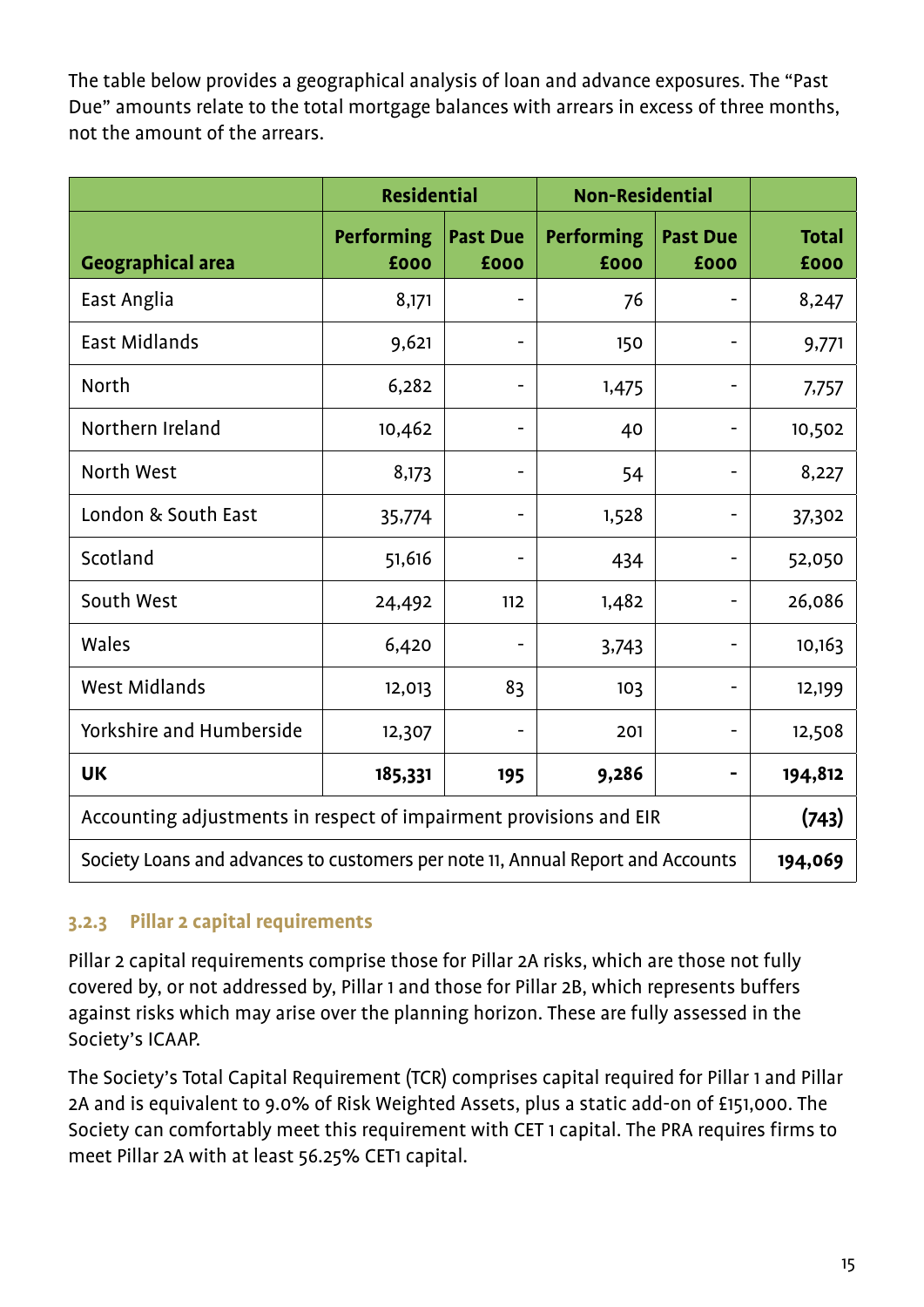#### **3.2.4 Capital buffers**

In addition to the TCR, the Society is required to have regard to the following buffers:

PRA buffer: A firm-specific buffer assigned by the PRA.

Capital Conservation Buffer (CCB): set in the CRD and used to absorb losses in periods of economic and financial stress. The CCB is 2.5% of RWAs.

Countercyclical Buffer (CCyB): Set by the Bank of England within a range of 0% to 2.5%. The CCyB is increased during periods of financial growth to build up buffers which may be used in economic downturns. The CCyB for the UK was set at 0% in March 2020 in response to the Covid19 pandemic (previously 1.0%) and will increase to 1% from 13 December 2022. The CCyB in respect of the Society's small exposure to an investment in Luxembourg is 0.50%.

Systematic Risk Buffer: applies only for larger firms whose activities influence at a systemic level. This is set at 0% for firms with total assets under £175 billion.

# **4. Counterparty Credit Risk**

The Society's counterparty treasury credit risk management policy is designed to ensure that the Society can obtain the best possible return whilst operating within prudent limits in respect of counterparties.

In selecting counterparties and the limits to be applied to them, the Society makes reference to Credit Ratings supplied by ECAIs, balance sheet data, and a general assessment of the counterparty in terms of background information which includes an overall ethical assessment which is updated annually or more frequently as required. This assessment includes among other matters:

- examination of the counterparties' environmental, sustainable development, biodiversity, and waste management policies
- consideration of the degree of reporting on climate change
- compliance with the health and safety, environmental and labour legislation of the jurisdictions the counterparty is active in
- significant sectoral and regional exposures.

Policy limits and counterparties are reviewed by ALCO and are subject to formal approval by the Board. The Society receives counterparty grading updates from its treasury advisors and limits may be suspended following adverse downgrades.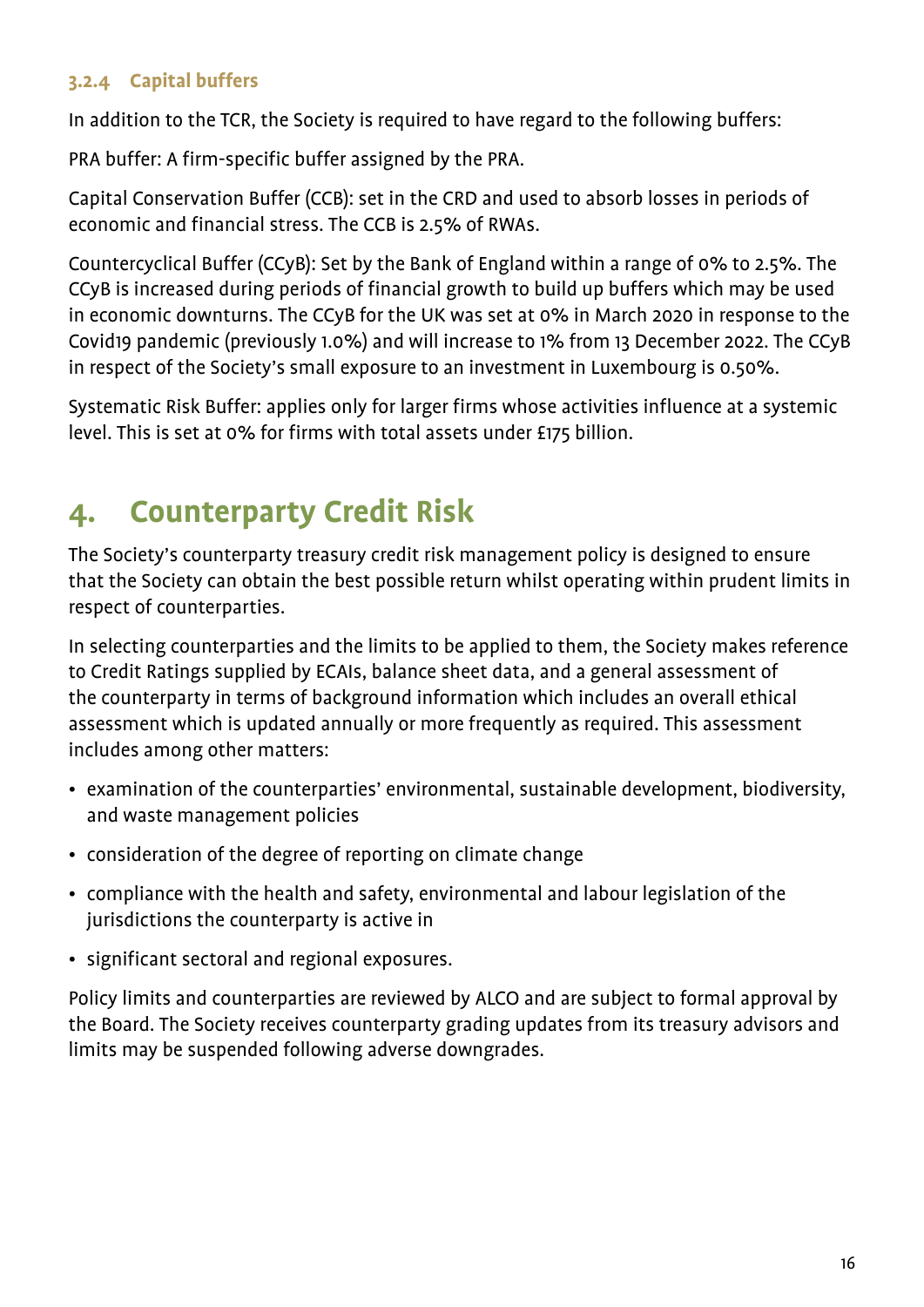The table below shows the breakdown of liquid assets by maturity and rating as at 31 December 2021 under the standardised approach:

| <b>Credit Ratings</b>     | <3 months<br>£000 | 3 months<br>to 1 year<br>£000 | >1 year<br>£000 | <b>Total</b><br>£000 |
|---------------------------|-------------------|-------------------------------|-----------------|----------------------|
| $A-$                      | 1,389             | 2,504                         |                 | 3,893                |
| $B -$                     | 2,645             | $\overline{\phantom{a}}$      |                 | 2,645                |
| Unrated                   | 511               | 2,502                         |                 | 3,013                |
| <b>Central Government</b> | 47,230            | 3,000                         |                 | 50,230               |
| <b>Total</b>              | 51,775            | 8,006                         |                 | 59,781               |

# **5. Mortgage Credit Risk and mitigation**

Mortgages are the Society's principal asset class. Throughout the year and at each year end, assessment is made of all advances where the account is in arrears. Where expected future cash flows from borrowers are lower than the current balance outstanding, the account is considered impaired.

Allowance for impairment is reviewed annually, or when there is a material change in circumstances that could lead to increased losses in the mortgage book, such as a change in national or local economic conditions, deterioration in house prices or the trend in arrears.

In determining provisioning requirements, individual assessments are made of all advances and loans on properties that are in arrears, in possession, in forbearance and where the balance is in excess of 5% capital. An individual provision is made against those advances and loans that are considered to be impaired and a loss is likely to occur should the property be taken into possession, with account taken of any discount which may be needed against the value of the property to agree a sale.

As at 31 December 2021, there were no cases in possession, or 12 months or more in arrears.

In addition, a collective provision is made to cover potential losses which might arise due to unknown factors based on general economic conditions and the Society's previous experience of impairment.

Full details on the movements in collective and individual provisions are provided in Note 12 in the Annual Report and Accounts 2021. Further detail about the credit quality and the loan-to-value ratio of the mortgage book is in Note 24.

A residual maturity analysis of loans and advances to customers is provided in Note 11 of the Annual Report and Accounts, disclosed on the basis that all loans are held for their agreed maturity.

Indexed valuations are applied to the mortgage portfolio on a quarterly basis. At the end of December 2021, the average LTV of the residential mortgage portfolio remains low at 42.18%.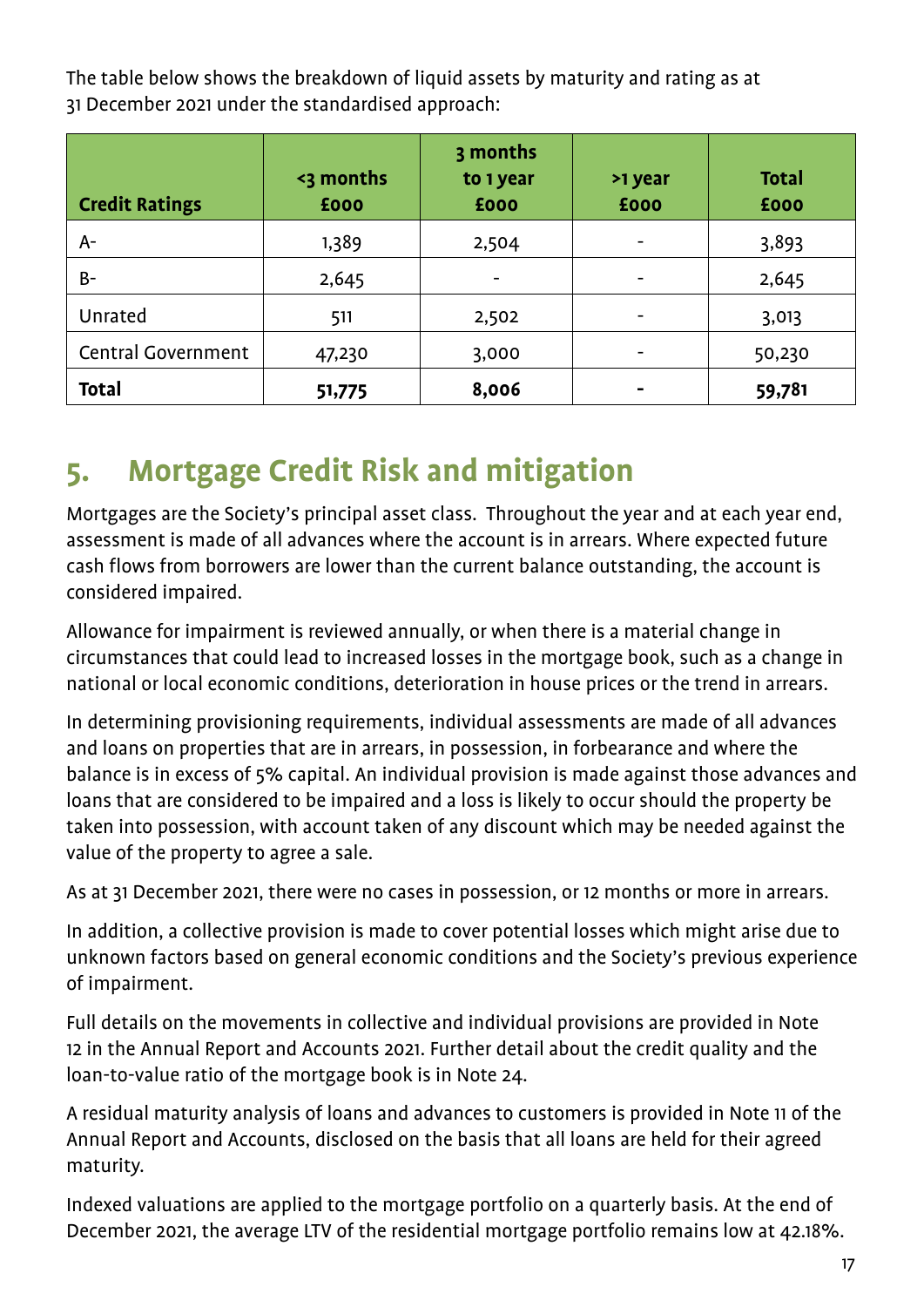# **6. Operational Risk capital requirement**

As outlined in Section 2.7 the Society has adopted the Basic Indicator Approach (BIA) for Operational Risk. Under the BIA, a Pillar 1 operational risk capital requirement ('ORCR') is calculated at 15% of the average over three years of the sum of the elements included in net interest income and net non-interest income, as shown in the following table:

| Year ended 31 December                      | 2019<br>£000 | 2020<br>£000 | 2021<br>£000 | Average<br>£000 |
|---------------------------------------------|--------------|--------------|--------------|-----------------|
| Net interest income                         | 4,466        | 4,323        | 5,171        |                 |
| Net fee and other income                    | (15)         | (74)         | (82)         |                 |
| <b>Relevant Indicator</b>                   | 4,451        | 4,249        | 5,089        | 4,597           |
| <b>Operational Risk Capital Requirement</b> |              |              |              | 689             |
| Risk weighted asset equivalent              |              |              |              | 8,619           |

# **7. Leverage ratio**

The leverage ratio expresses Tier 1 capital as a percentage of total assets plus mortgage impairments and a proportion of mortgage pipeline commitments. This controls the overall level of growth that an institution can contemplate as a backstop to capital ratios based on risk weightings. The leverage ratio does not distinguish between credit quality of loans and acts as a primary constraint to excessive lending in proportion to the capital base. It is therefore not susceptible to any risks or inconsistencies associated with the calculation of risk-weighted assets.

The regulatory minimum leverage ratio for firms within the UK Leverage Framework Regime (with deposit levels above £50million) is 3.25%. Although below the threshold, the Society also observes 3.25% minimum leverage ratio as its risk appetite.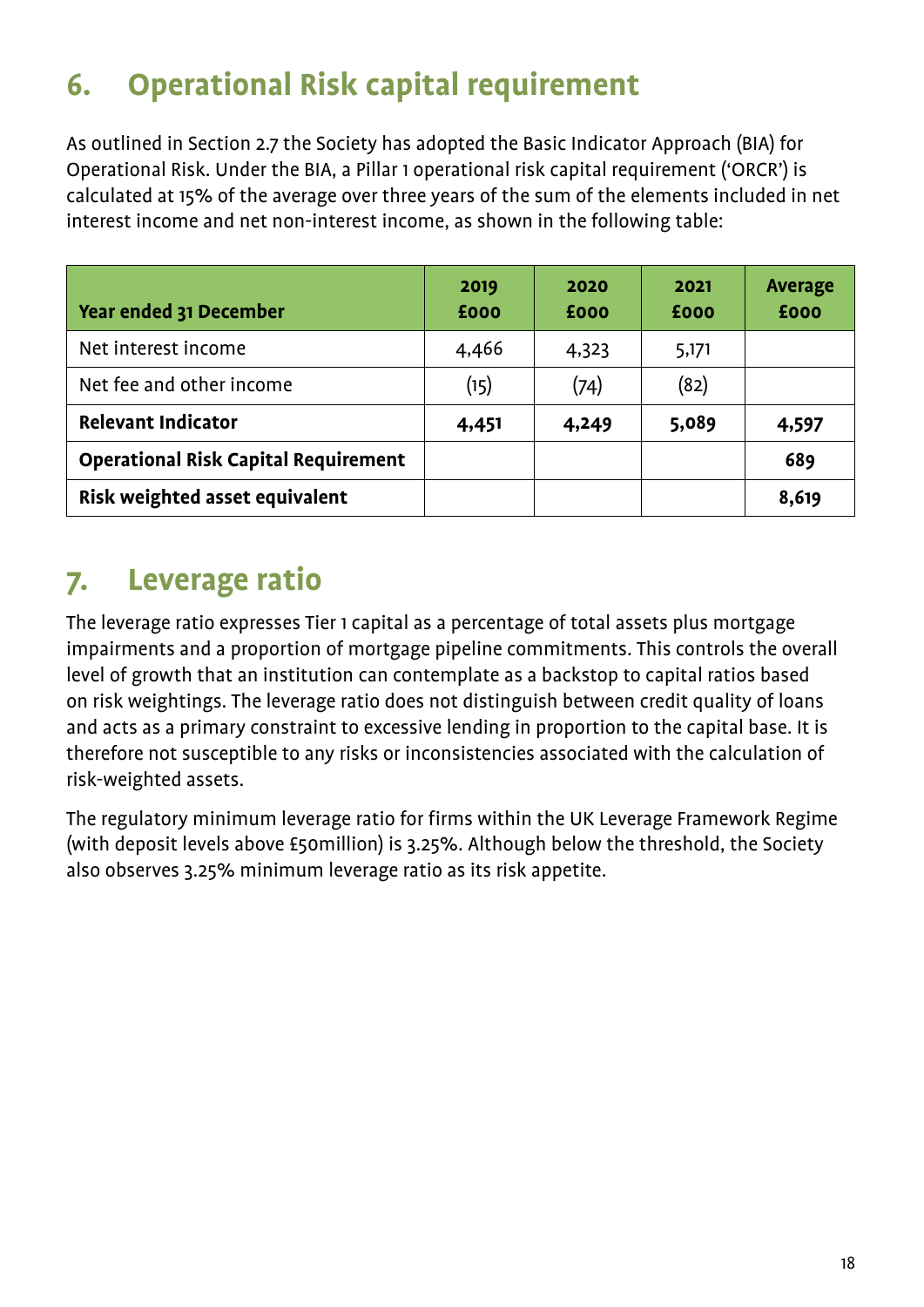At 31 December 2021, the Society's leverage ratio is 5.66%. The following tables show the calculation of the Leverage ratio:

| Reconciliation of Leverage Ratio Exposure Measure to the Financial Statements | <b>Total</b><br><b>£000</b> |
|-------------------------------------------------------------------------------|-----------------------------|
| Total assets per the Annual Report and Accounts                               | 256,254                     |
| Add back: Forward commitments, after applying conversion factors              | 21,359                      |
| Less: Intangible fixed assets                                                 | (100)                       |
| Leverage ratio exposure                                                       | 277,513                     |

| Split of on-balance sheet exposures       | <b>Total</b><br>£000 |
|-------------------------------------------|----------------------|
| Secured by mortgage on immovable property | 193,874              |
| Exposures in default                      | 195                  |
| Sovereign                                 | 50,230               |
| Institution                               | 9,551                |
| Other exposures                           | 2,404                |
| <b>Banking book exposures</b>             | 256,254              |
| Trading book exposures                    |                      |
| <b>Total on-balance sheet items</b>       | 256,254              |

| Leverage ratio common disclosure                     | <b>Total</b><br>£000 |
|------------------------------------------------------|----------------------|
| On-balance sheet items                               | 256,254              |
| Asset amounts deducted in determining Tier 1 capital | (100)                |
| Total on-balance sheet exposures                     | 256,154              |
| Total off-balance sheet exposures                    | 21,359               |
| <b>Total exposures</b>                               | 277,513              |
| Tier 1 capital                                       | 15,698               |
| Leverage ratio                                       | 5.66%                |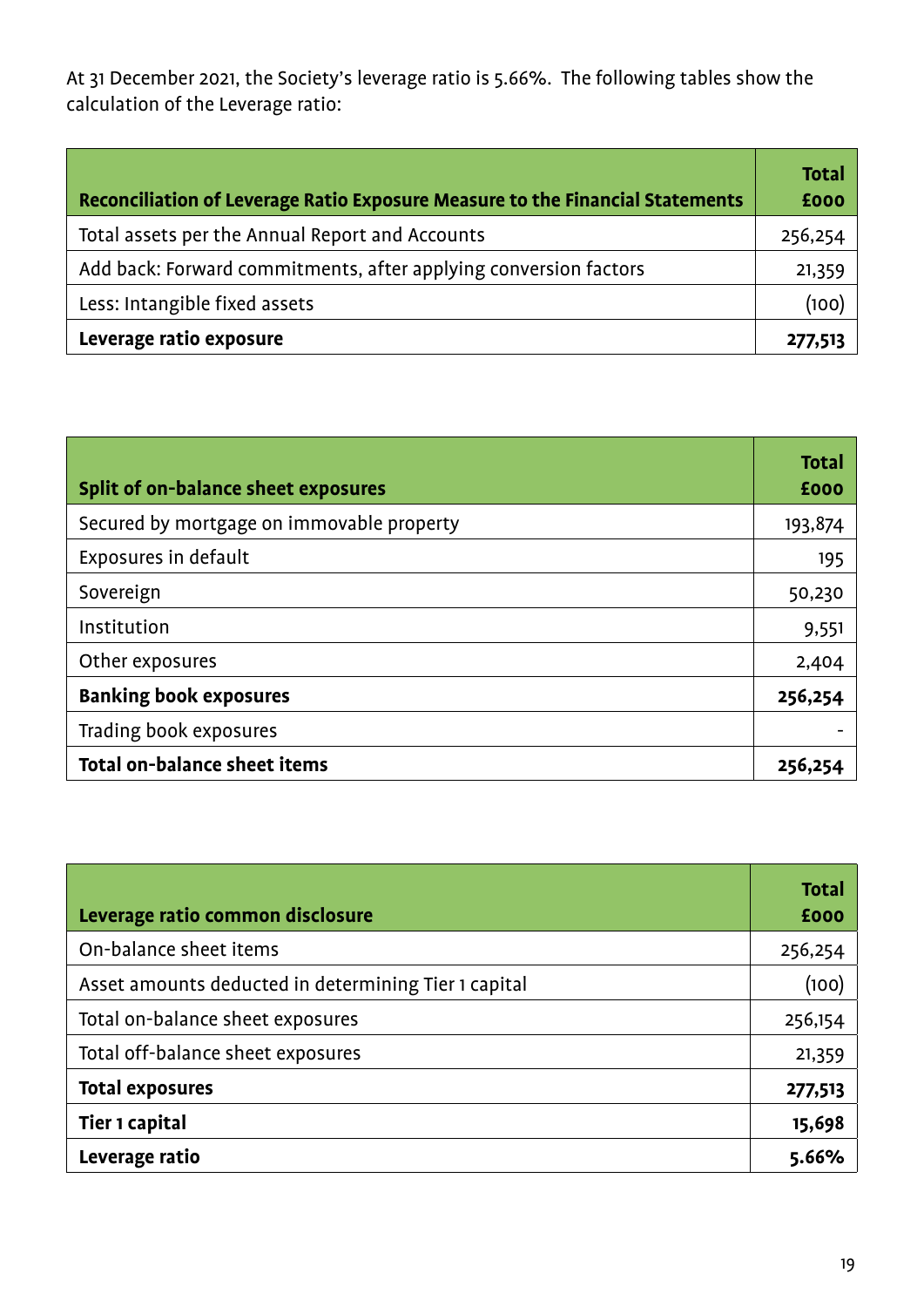# **8. Liquidity Coverage Ratio**

The Liquidity Coverage Ratio (LCR) was introduced as part of the CRD framework with its aim to improve short-term resilience of the liquidity risk profile of firms by requiring a liquidity buffer of High-Quality Liquid Assets ('HQLA') to be held. The LCR measures available HQLA against stressed net cash outflows over a 30-day horizon. The measure, as defined in the regulations, must be greater than 100%. The following table details the main components of Society's LCR, on an average basis at each quarter based on the average of the previous 12 monthly positions. The Society's actual LCR as at the reporting date of 31 December 2021 was 256%.

| <b>Liquidity Coverage Ratio</b>                                        | 31/03/2021<br>£000 | 30/06/2021<br>£000 | 30/09/2021<br>£000 | 31/12/2021<br>£000 |
|------------------------------------------------------------------------|--------------------|--------------------|--------------------|--------------------|
| Liquidity buffer:<br>average over previous 12 months                   | 51,850             | 52,954             | 53,720             | 53,601             |
| Total net cash outflows in 30 days:<br>average over previous 12 months | 11,300             | 12,813             | 13,920             | 16,069             |
| LCR on basis of average components                                     | 459%               | 413%               | 386%               | 334%               |

The Society also monitors its Net Stable Funding Ratio (NSFR) in accordance with regulatory guidance. The NSFR at 31 December 2021 was 181% (2020: 192%); well in excess of the regulatory minimum of 100%.

# **9. Remuneration Code Disclosures**

The Remuneration Code, as set out in the Regulator's Handbook SYSC 19D, requires information to be disclosed in respect of the Society's remuneration policy and practices for those colleagues whose professional activities have a material impact on the Society's risk profile.

To minimise this risk the Board ensures that its remuneration policies are in line with its business strategy, risk appetite and long-term objectives, and that remuneration is set at a level that retains and attracts staff of the appropriate calibre.

The Remuneration Committee ensures that the Society's Remuneration Policy is consistent with the risk appetite of the Society, that it promotes sound and effective risk management and will not encourage any excessive risk taking. This will be done by ensuring that no members of staff receive rewards for the achievement of quantitative targets for the amount of business written.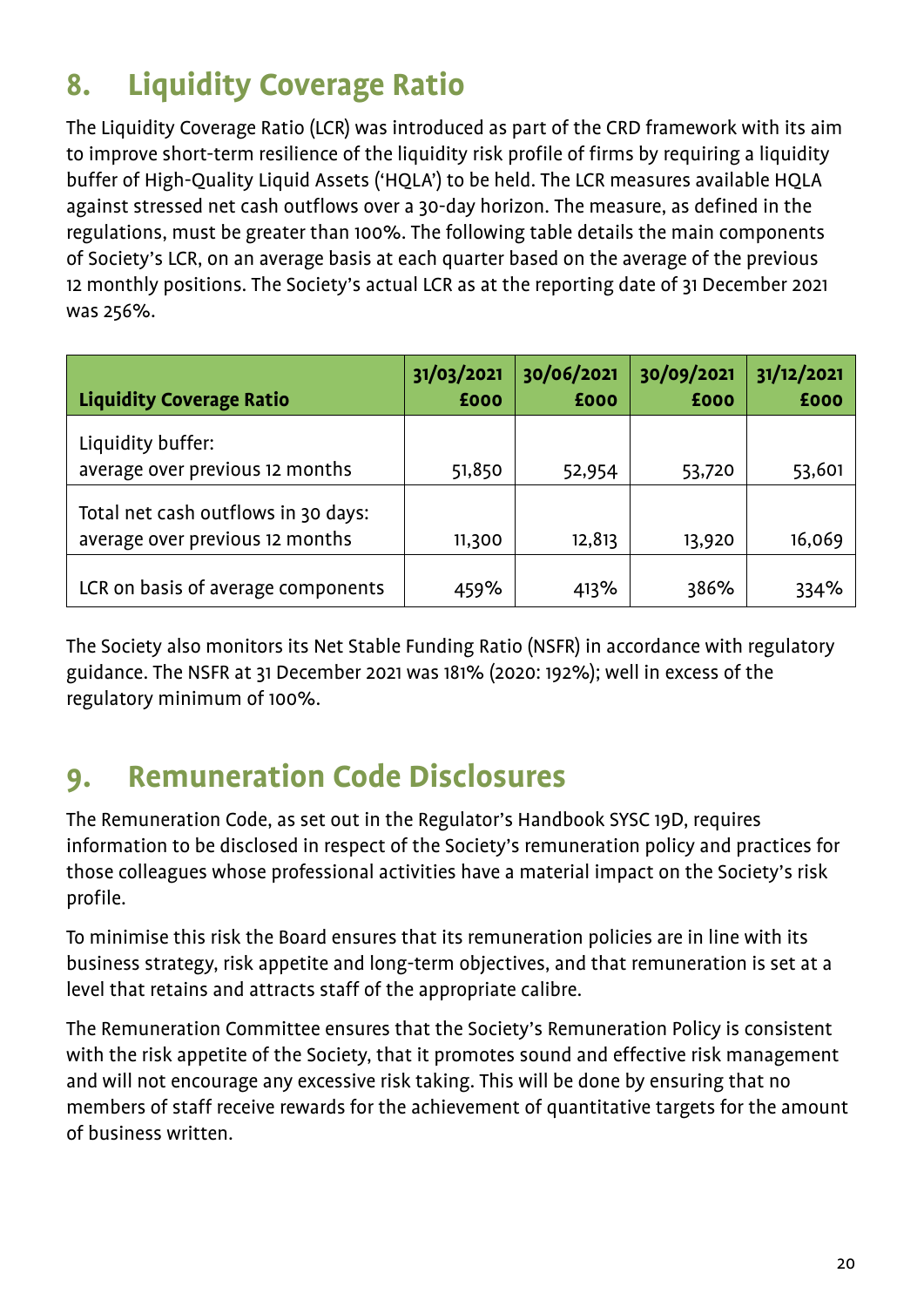The remuneration of non-executive, executive directors and other members of senior management is determined by the Remuneration Committee, which consists of three Non-Executive directors, details of whom are set out in the Annual Report and Accounts.

In setting remuneration, the Committee takes account of fees, salaries and other benefits provided to directors and to other senior management of comparable institutions that are similar in size and complexity. Non-Executive directors are paid fees only.

The Society has an established policy that no basic salary will exceed eight times the lowest full grade salary. At the end of December 2021, the ratio was 6.7: 1 (2020: 6.6: 1).

All employees including executive directors have previously been included in the Performance Related Pay Scheme after a qualifying period of six months. This is an annual scheme that provides non-pensionable rewards directly linked to the achievement of key performance objectives aimed at personal and professional development. The overall objective is to improve Society performance whilst maintaining the financial strength of the Society for the long-term benefit of its members. Effective from 1 April 2019 Executive Directors no longer participate in this scheme. Executive Directors' pay no longer includes a variable element based on the Society's annual profit performance to support the focus of a measure of their performance being over a medium to long term time horizon.

## **9.1 Remuneration Code Staff**

Code staff are defined by the FCA as "staff that have a material impact on the firms risk profile; this includes staff that perform significant influence functions, Senior Managers and risk takers".

Information concerning the mandate of the Remuneration Committee and the decisionmaking process it uses in determining the remuneration policy for executive, and nonexecutive, directors is contained in the Society's Annual Report and Accounts 2021.

The Board has identified that the personnel whose professional activities have a material impact on the Society's risk profile are the members of the Executive team. As at 31 December 2021, two of the members of the Executive team, the Chief Executive, and the Finance Director, are executive directors. The above personnel are considered by the Society to be Remuneration Code staff under SYSC 19D of the PRA Handbook.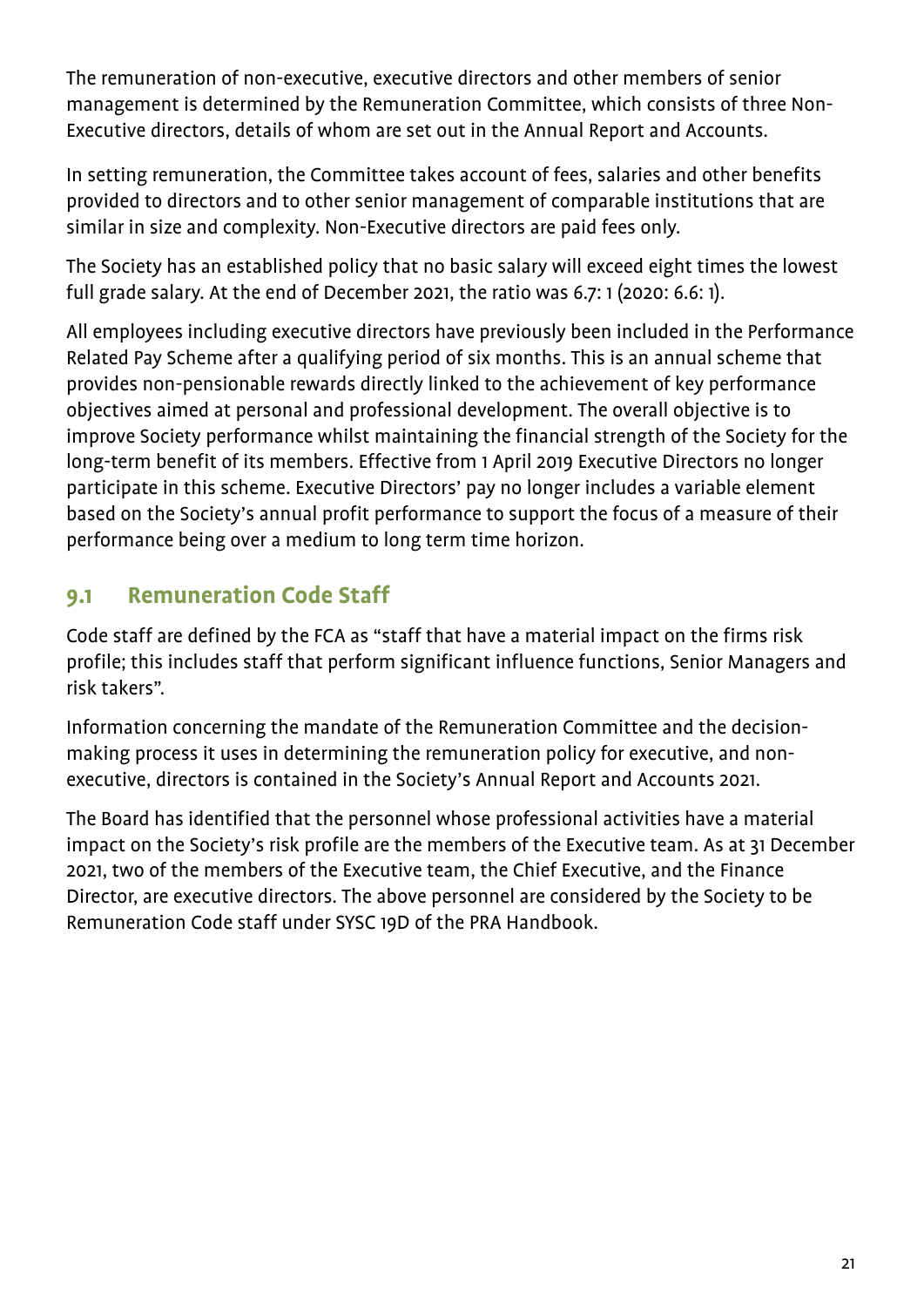|                                | <b>Number</b> | <b>Fixed</b><br>remuneration<br>£000 | <b>Variable</b><br>remuneration<br>£000 | <b>Total</b><br>remuneration<br>£000 |
|--------------------------------|---------------|--------------------------------------|-----------------------------------------|--------------------------------------|
| Executive *                    |               | 480                                  |                                         | 487                                  |
| <b>Senior Managers</b>         |               | 95                                   |                                         | 98                                   |
| <b>Non-Executive Directors</b> |               | 129                                  |                                         | 129                                  |

\**Of the five Executive members, the two Executive Directors do not receive any variable remuneration.*

Fixed Remuneration for the Executive and the Senior Managers includes pension contributions paid by the Society and the value of any taxable benefits.

# **10. Country-by country disclosures**

The CRD introduced a requirement for country-by-country reporting. The objective of this is to provide increased transparency regarding the source of the financial institution's income and the location of its operations. This information can be found in Note 28 of the Annual Report and Accounts.

# **11. Contacts**

Should you have any questions please contact Amanda Chambers, Finance Director at **amanda.chambers@ecology.co.uk**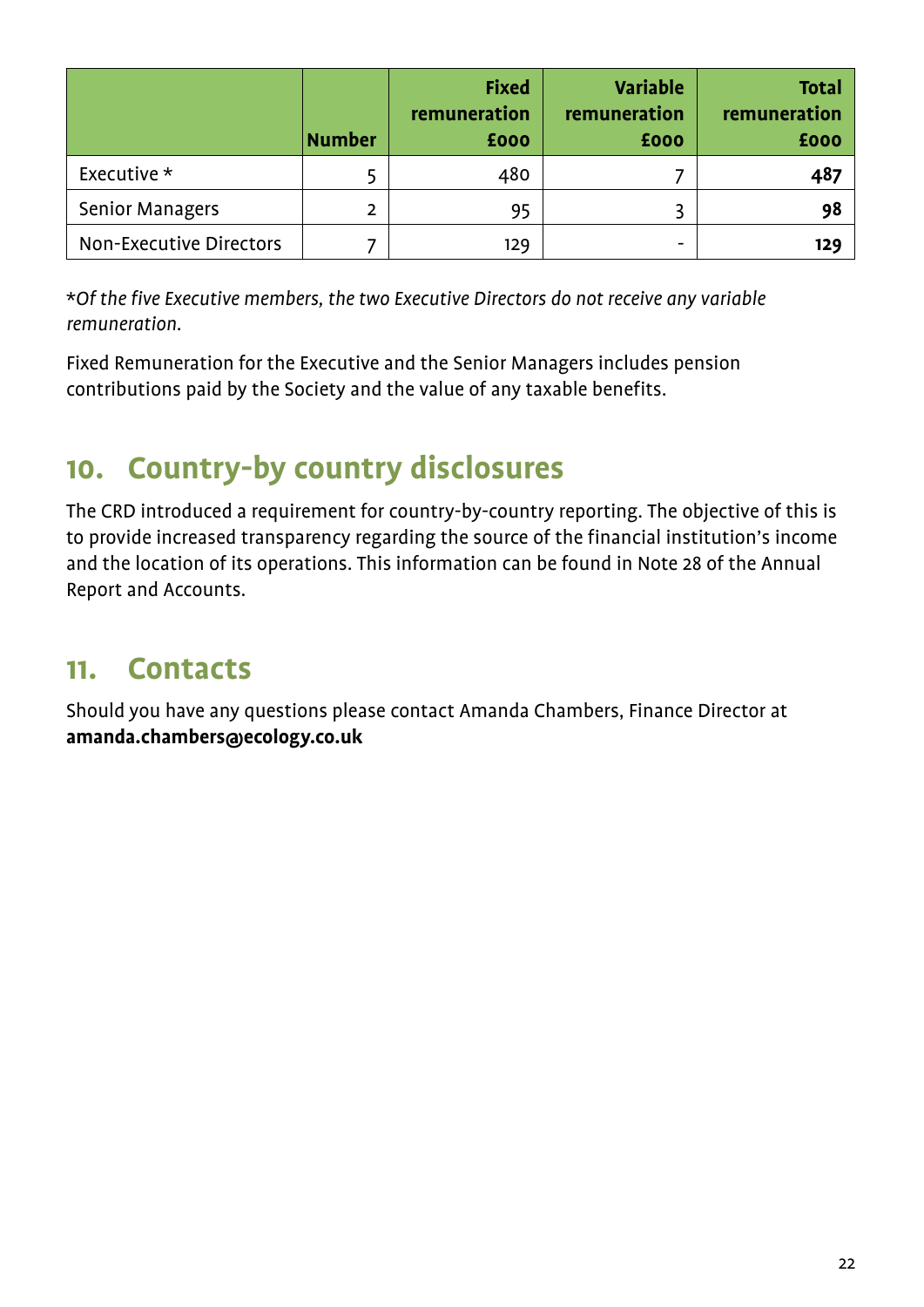# **Appendix A: Capital Instrument main features**

| Capital Instruments main features template |                                                                                     |                                 |  |  |
|--------------------------------------------|-------------------------------------------------------------------------------------|---------------------------------|--|--|
| 1                                          | Issuer                                                                              | <b>Ecology Building Society</b> |  |  |
| 2                                          | Unique identifier (e. CUSIP, ISIN or Bloomberg<br>identifier for private placement) | ISIN: GBOOBMF63R48              |  |  |
| 3                                          | Governing law(s) of the instrument                                                  | English                         |  |  |
| Regulatory treatment                       |                                                                                     |                                 |  |  |
| 4                                          | <b>Transitional CRR rules</b>                                                       | CET <sub>1</sub>                |  |  |
| 5                                          | Post-transitional CRR rules                                                         | CET <sub>1</sub>                |  |  |
| 6                                          | Eligible at solo/(sub-)consolidated/ solo & (sub-)<br>consolidated                  | Solo                            |  |  |
| 7                                          | Instrument type (types to be specified by each<br>jurisdiction)                     | <b>CCDS</b>                     |  |  |
| 8                                          | Amount recognised in regulatory capital (as of most<br>recent reporting date)       | £3,000,000                      |  |  |
| 9                                          | Nominal amount of instrument                                                        | £3,000,000                      |  |  |
| 9a                                         | Issue price                                                                         | £1                              |  |  |
| 9b                                         | Redemption price                                                                    | £1                              |  |  |
| 10                                         | Accounting classification                                                           | Shareholders' Equity            |  |  |
| 11                                         | Original date of issuance                                                           | 15 September 2020               |  |  |
| 12                                         | Perpetual or dated                                                                  | Perpetual                       |  |  |
| 13                                         | Original maturity date                                                              | <b>No</b>                       |  |  |
| 14                                         | Issuer call subject to prior supervisory approval                                   | No                              |  |  |
| 15                                         | Optional call date, contingent call dates and<br>redemption amount                  | N/A                             |  |  |
| 16                                         | Subsequent call dates, if applicable                                                | N/A                             |  |  |
| Coupons / dividends                        |                                                                                     |                                 |  |  |
| 17                                         | Fixed or floating dividend/coupon                                                   | Variable                        |  |  |
| 18                                         | Coupon rate and any related index                                                   | None                            |  |  |
| 19                                         | Existence of a dividend stopper                                                     | No                              |  |  |
| 20a                                        | Fully discretionary, partially discretionary, or<br>mandatory (in terms of timing)  | Fully discretionary             |  |  |

*Continued overleaf*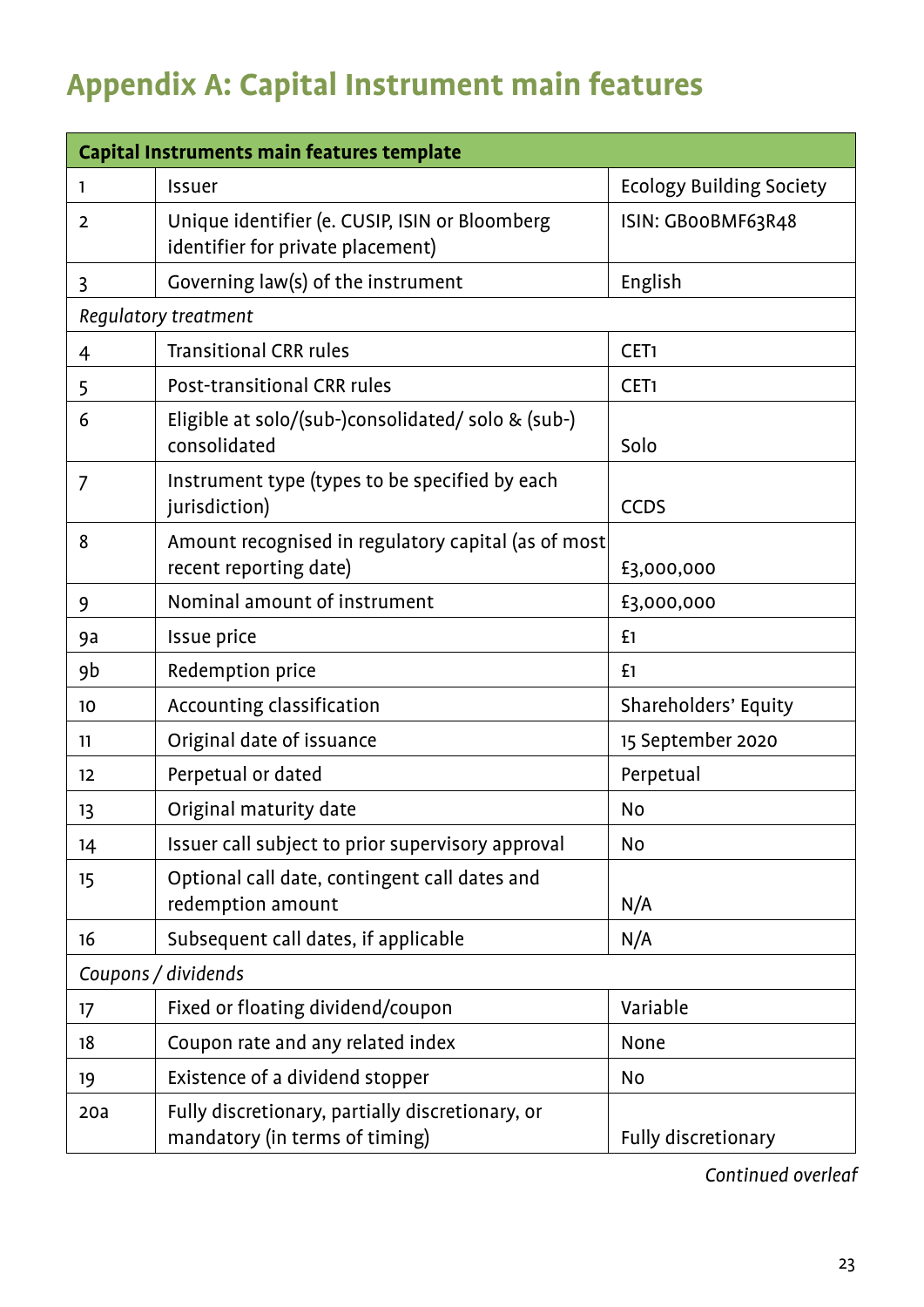# **Appendix A: Capital Instrument main features –** *continued*

| 20b | Fully discretionary, partially discretionary, or<br>mandatory (in terms of amount)                                  | Fully discretionary                                               |
|-----|---------------------------------------------------------------------------------------------------------------------|-------------------------------------------------------------------|
| 21  | Existence of step up or other incentive to redeem                                                                   | <b>No</b>                                                         |
| 22  | Noncumulative or cumulative                                                                                         | Noncumulative                                                     |
| 23  | Convertible or non-convertible                                                                                      | Non-convertible                                                   |
| 24  | If convertible, conversion trigger(s)                                                                               | N/A                                                               |
| 25  | If convertible, fully or partially                                                                                  | N/A                                                               |
| 26  | If convertible, conversion rate                                                                                     | N/A                                                               |
| 27  | If convertible, mandatory, or optional conversion                                                                   | N/A                                                               |
| 28  | If convertible, specify instrument type convertible<br>into                                                         | N/A                                                               |
| 29  | If convertible, specify issuer of instrument it<br>converts into                                                    | N/A                                                               |
| 30  | Write-down features                                                                                                 | Non contractual statutory<br>via bail-in or capital<br>write-down |
| 31  | If write-down, write-down trigger(s)                                                                                | N/A                                                               |
| 32  | If write-down, full or partial                                                                                      | N/A                                                               |
| 33  | If write-down, permanent or temporary                                                                               | N/A                                                               |
| 34  | If temporary write-down, description of write-up<br>mechanism                                                       | N/A                                                               |
| 35  | Position in subordination hierarchy in liquidation<br>(specify instrument type immediately senior to<br>instrument) | AT <sub>1</sub>                                                   |
| 36  | Non-compliant transitioned features                                                                                 | None                                                              |
| 37  | If yes, specify non-compliant features                                                                              |                                                                   |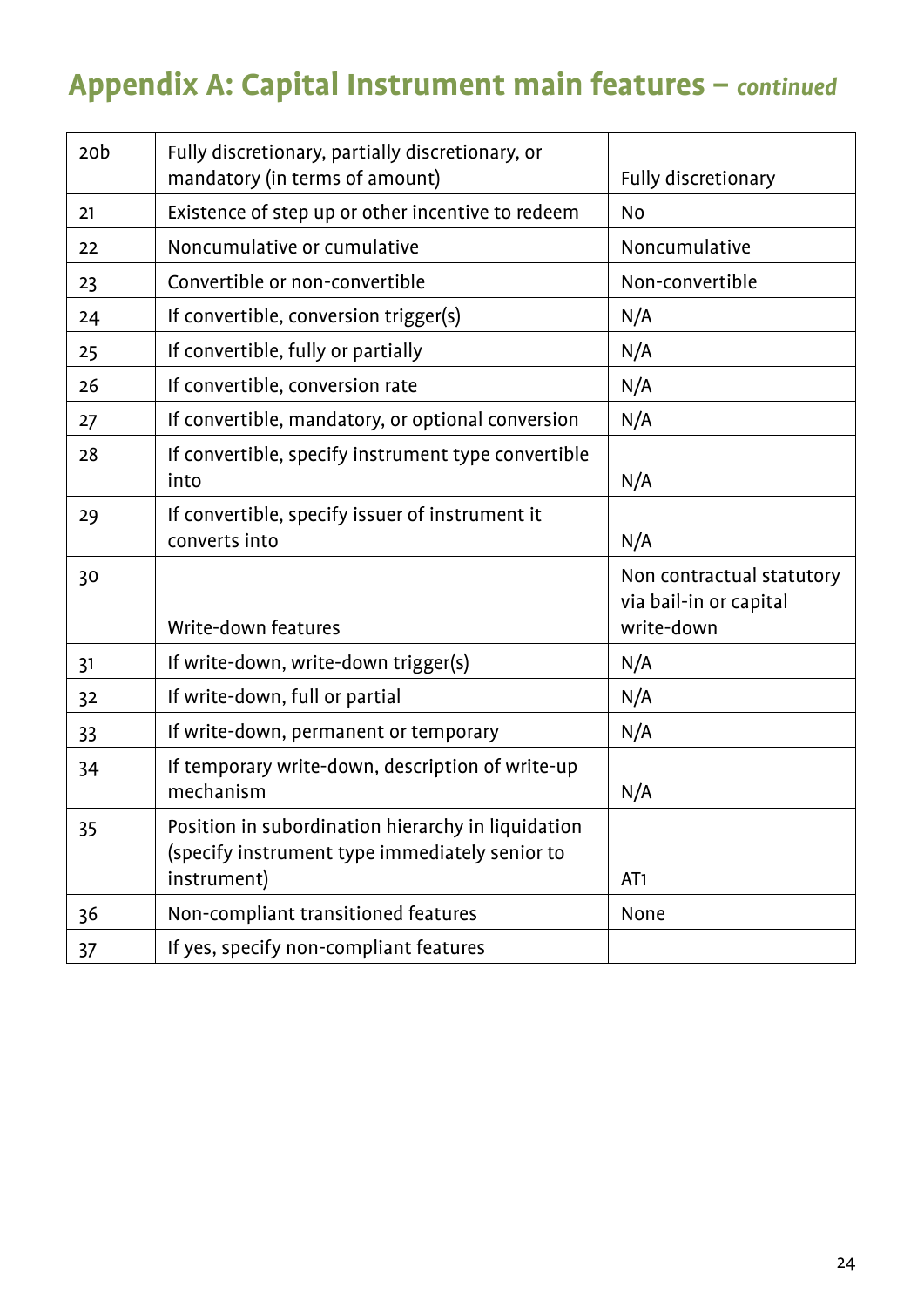# **Appendix B: Own funds disclosure template**

| Own funds disclosure template                                 |                                                                         |             |  |
|---------------------------------------------------------------|-------------------------------------------------------------------------|-------------|--|
| Common Equity Tier 1 (CET1) capital: instruments and reserves |                                                                         |             |  |
| 1                                                             | Capital instruments and the related share premium accounts              | 2,891       |  |
| 2                                                             | Retained earnings                                                       | 12,907      |  |
| 3                                                             | Common Equity Tier 1 (CET1) capital before regulatory adjustments       | 15,798      |  |
|                                                               | Common Equity Tier 1 (CET1) capital: regulatory adjustments             |             |  |
| 8                                                             | Intangible assets (net of related tax liability) (negative amount)      | (100)       |  |
| 28                                                            | Total regulatory adjustments to Common Equity Tier 1 (CET1)             | (100)       |  |
| 29                                                            | Common Equity Tier 1 (CET1) capital                                     | 15,698      |  |
|                                                               | Additional Tier 1 (ATI) capital: instruments                            |             |  |
| 36                                                            | Additional Tier 1 (AT1) capital before regulatory adjustments           | 0           |  |
| Additional Tier 1 (ATI) capital: regulatory adjustments       |                                                                         |             |  |
| 43                                                            | Total regulatory adjustments to Additional Tier 1 (AT1) capital         | $\mathbf 0$ |  |
| 44                                                            | Additional Tier 1 (AT1) capital                                         | $\mathbf 0$ |  |
| 45                                                            | Tier 1 capital $(T1 = CET1 + AT1)$                                      | 15,698      |  |
|                                                               | Tier 2 (T2) capital: instruments and provisions                         |             |  |
| 50                                                            | Credit risk adjustments                                                 | 222         |  |
| 51                                                            | Tier 2 (T2) capital before regulatory adjustments                       | 222         |  |
| Tier 2 (T2) capital: regulatory adjustments                   |                                                                         |             |  |
| 57                                                            | Total regulatory adjustments to Tier 2 (T2) capital                     | 0           |  |
| 58                                                            | Tier 2 (T2) capital                                                     | 222         |  |
| 59                                                            | Total capital $(TC = T_1 + T_2)$                                        | 15,920      |  |
| 60                                                            | Total risk weighted assets                                              | 102,460     |  |
|                                                               | Capital ratios and buffers                                              |             |  |
| 61                                                            | Common Equity Tier 1 (as a percentage of total risk exposure<br>amount) | 15.3%       |  |
| 62                                                            | Tier 1 (as a percentage of total risk exposure amount)                  | 15.3%       |  |
| 63                                                            | Total capital (as a percentage of total risk exposure amount)           | 15.5%       |  |

*Continued overleaf*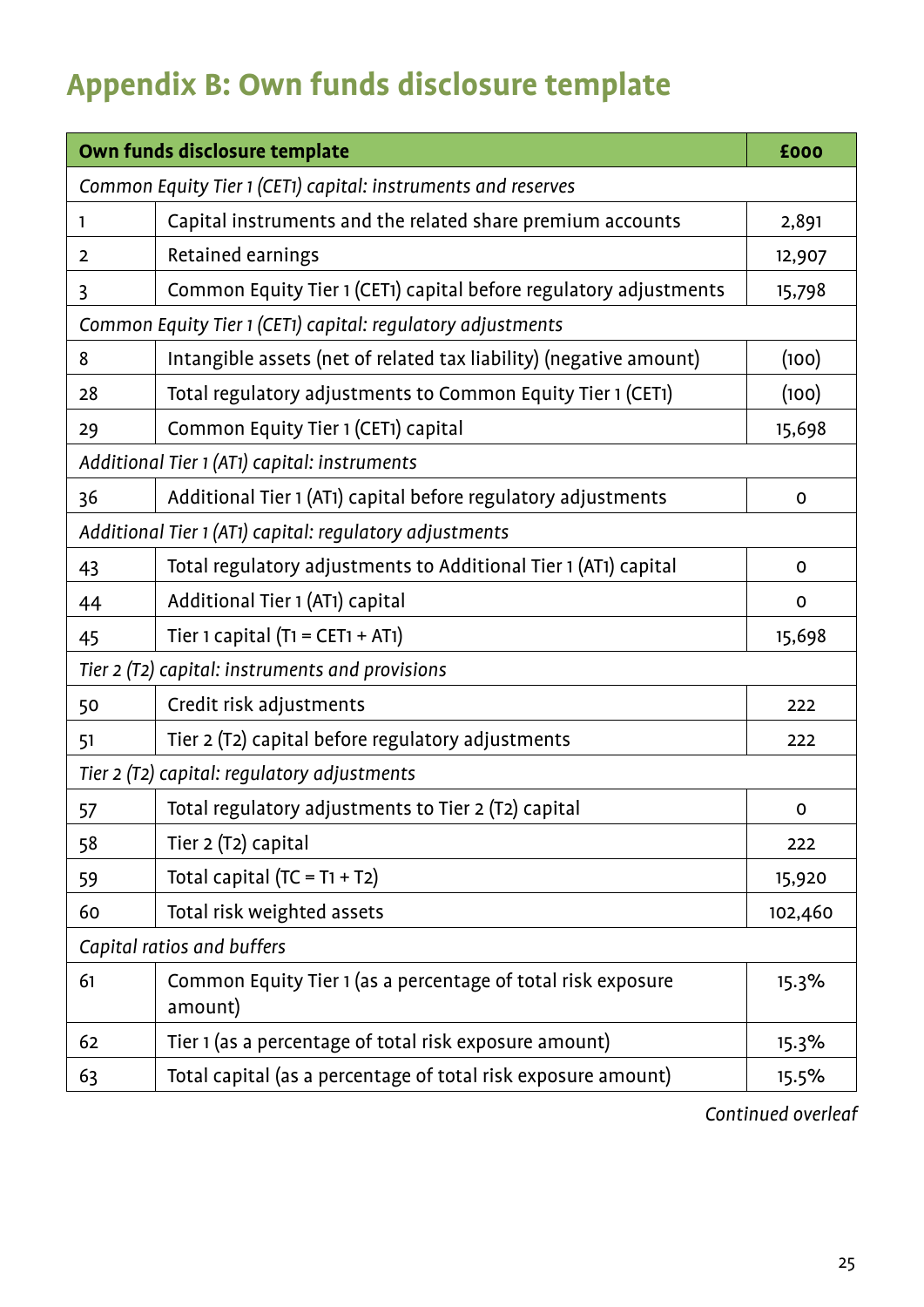# **Appendix B: Own funds disclosure template –** *continued*

| 64                                                       | Institution specific buffer requirement (CETI requirement in<br>accordance with article 92 (1) (a) plus capital conservation and<br>countercyclical buffer requirements, plus systemic risk buffer, plus<br>systemically important institution buffer expressed as a percentage<br>of risk exposure amount) | 7.0%  |  |  |
|----------------------------------------------------------|-------------------------------------------------------------------------------------------------------------------------------------------------------------------------------------------------------------------------------------------------------------------------------------------------------------|-------|--|--|
| 65                                                       | Of which: capital conservation buffer requirement                                                                                                                                                                                                                                                           | 2.5%  |  |  |
| 66                                                       | Of which: countercyclical buffer requirement                                                                                                                                                                                                                                                                | 0.0%  |  |  |
| 67                                                       | Of which: systematic risk buffer requirement                                                                                                                                                                                                                                                                | 0.0%  |  |  |
| 67a                                                      | of which: Global Systemically Important Institution (G-SII) or Other<br>Systemically Important Institution (O-SII) buffer                                                                                                                                                                                   | 0.0%  |  |  |
| 68                                                       | Common Equity Tier 1 available to meet buffers* (as a percentage of<br>risk exposure amount)<br>* The CET1 available to meet buffers is after allowing for a TCR of<br>9.15% (2020: 9.18%)                                                                                                                  | 6.2%  |  |  |
| Applicable caps on the inclusion of provisions in Tier 2 |                                                                                                                                                                                                                                                                                                             |       |  |  |
| 76                                                       | Credit risk adjustments included in T2 in respect of exposures subject<br>to standardised approach (prior to the application of the cap)                                                                                                                                                                    | 222   |  |  |
| 77                                                       | Cap on inclusion of credit risk adjustments in T2 under standardised<br>approach                                                                                                                                                                                                                            | 1,281 |  |  |